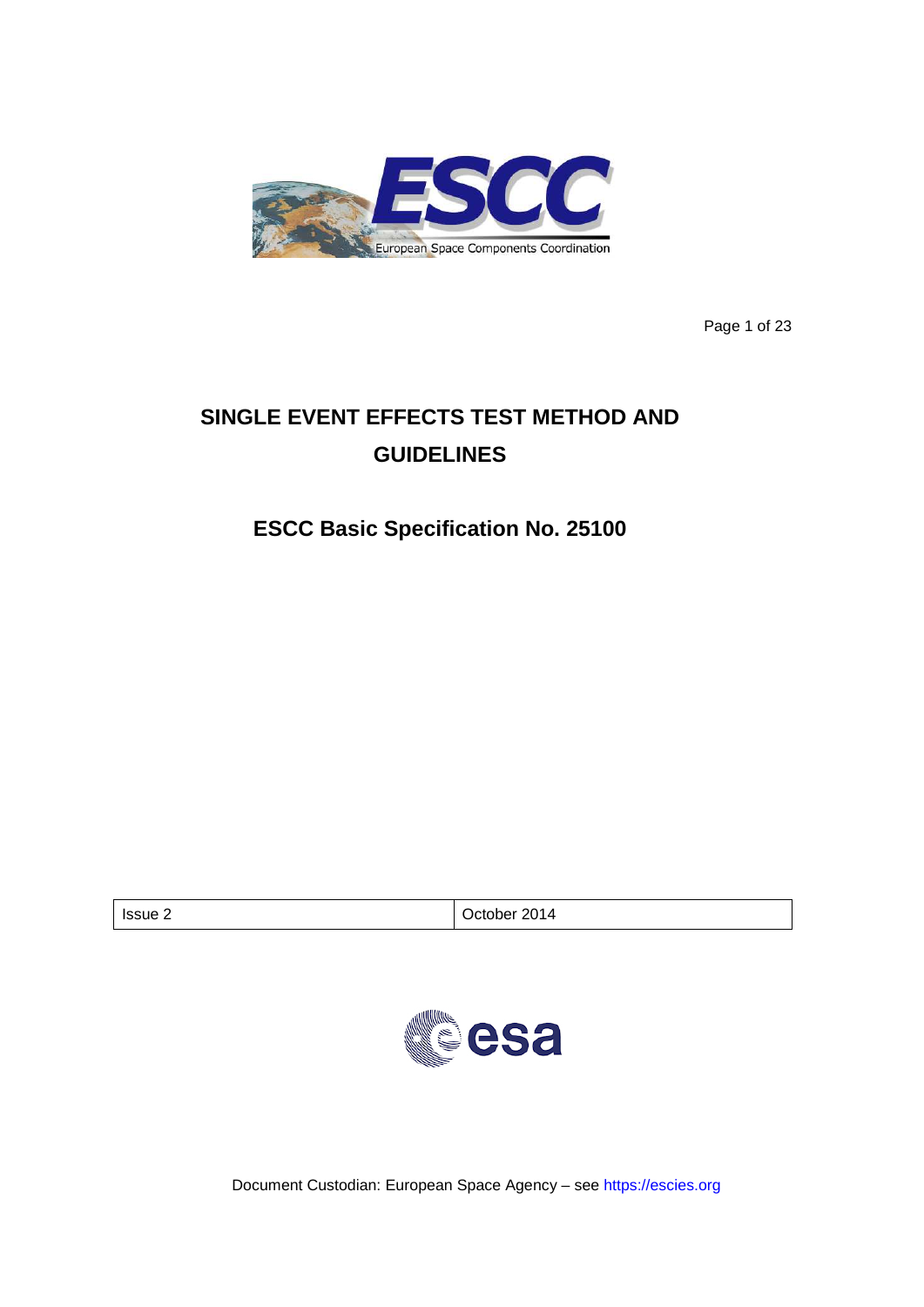

## **LEGAL DISCLAIMER AND COPYRIGHT**

European Space Agency, Copyright © 2014. All rights reserved.

The European Space Agency disclaims any liability or responsibility, to any person or entity, with respect to any loss or damage caused, or alleged to be caused, directly or indirectly by the use and application of this ESCC publication.

This publication, without the prior permission of the European Space Agency and provided that it is not used for a commercial purpose, may be:

- − Copied in whole, in any medium, without alteration or modification.
- − Copied in part, in any medium, provided that the ESCC document identification, comprising the ESCC symbol, document number and document issue, is removed.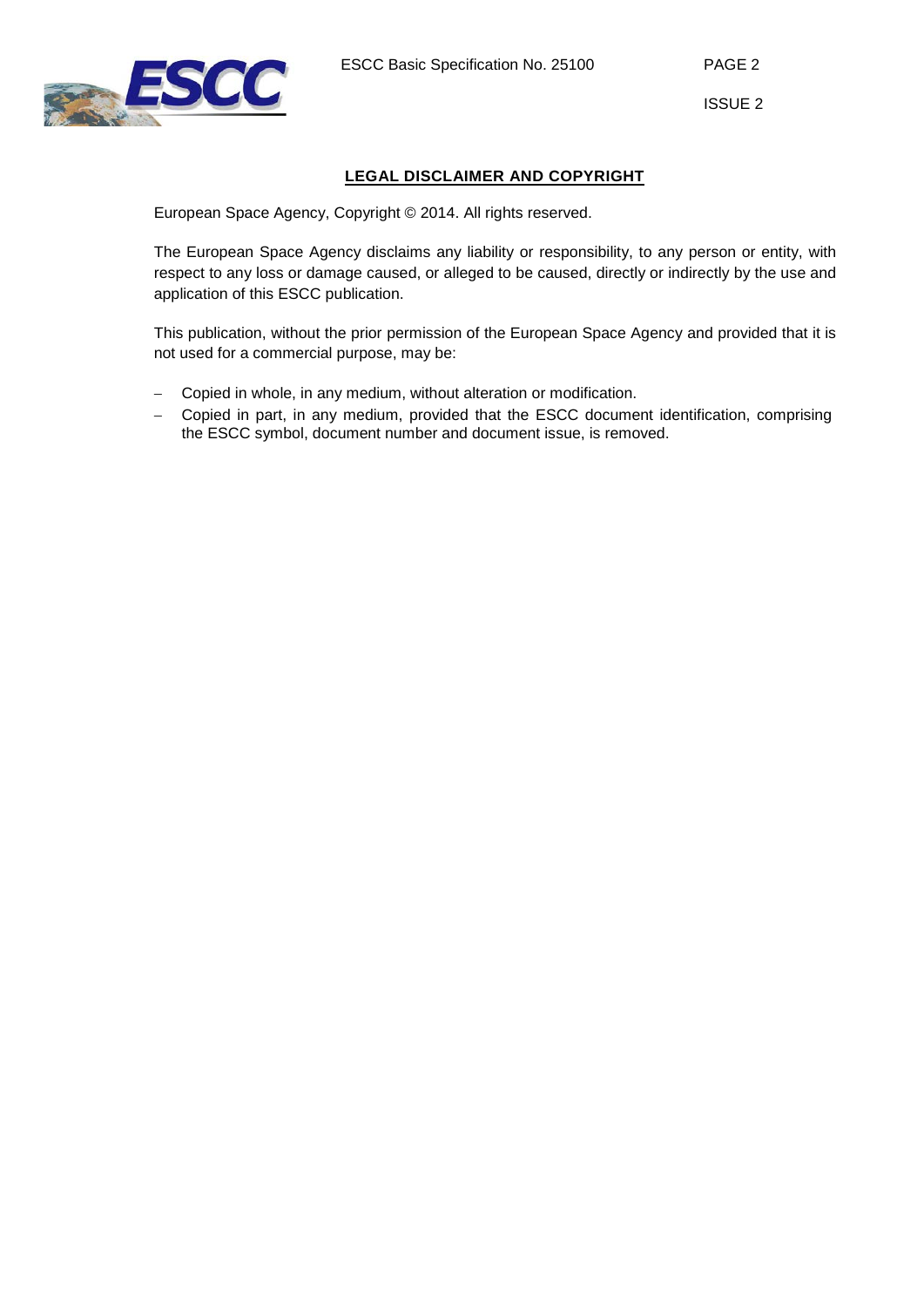

## **DOCUMENTATION CHANGE NOTICE**

## (Refer to [https://escies.org](https://escies.org/) for ESCC DCR content)

| DCR No.       | <b>CHANGE DESCRIPTION</b>                                                                                                                                                               |
|---------------|-----------------------------------------------------------------------------------------------------------------------------------------------------------------------------------------|
| 756, 871, 881 | Specification upissued to incorporate editorial, technical and policy changes per DCR.<br>Specification produced using MSWord. Changes in the presentation and content are<br>possible. |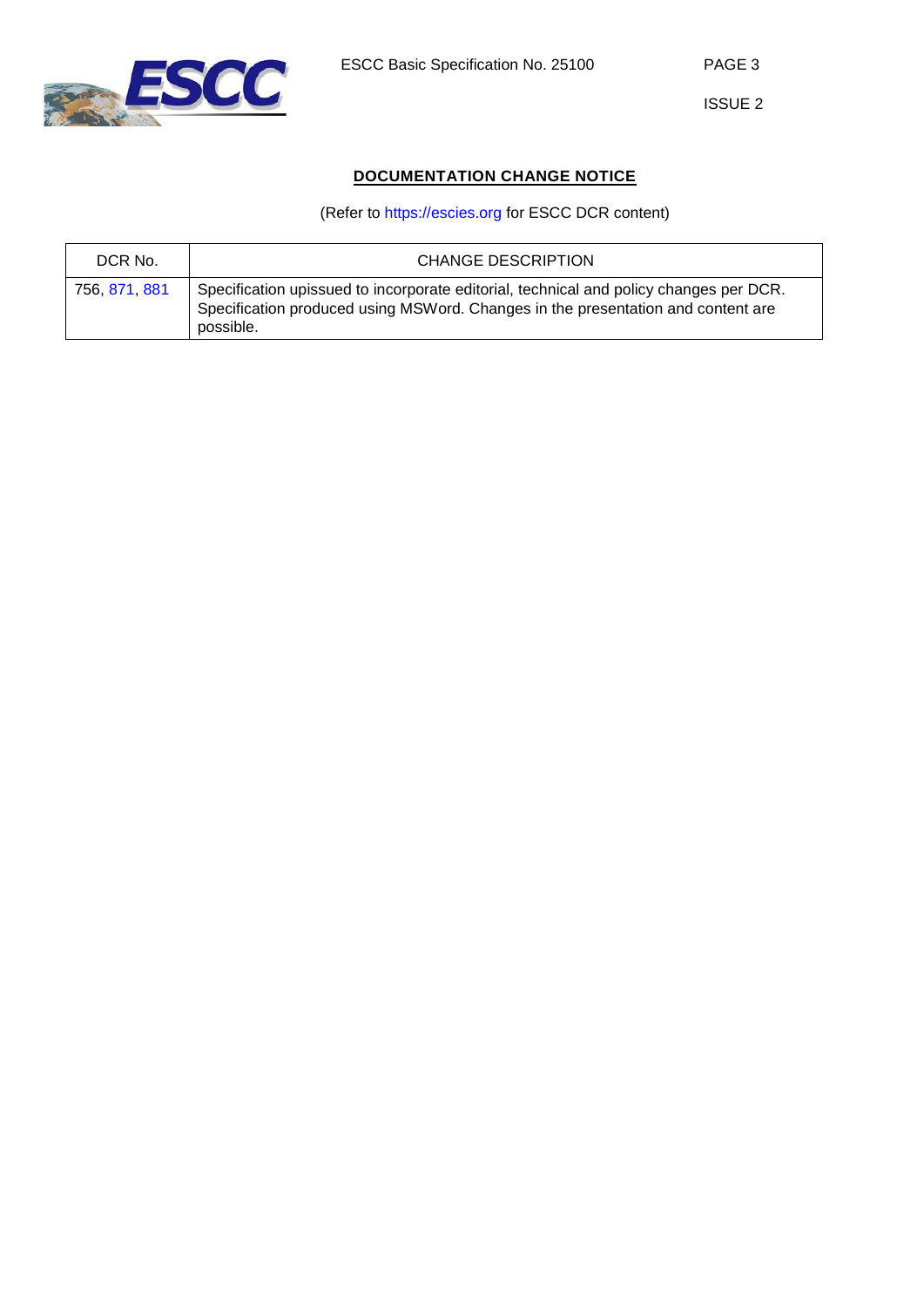

## **TABLE OF CONTENTS**

| 1                 | <b>SCOPE</b>                                         | 6                |
|-------------------|------------------------------------------------------|------------------|
| 1.1               | <b>GENERAL</b>                                       | $\,6$            |
| 1.2               | <b>PURPOSE</b>                                       | $\,6$            |
| 1.3               | APPLICABLE DOCUMENTS                                 | $\,6$            |
| 1.3.1             | <b>ESCC Specifications</b>                           | 6                |
| 1.3.2             | Other (Reference) Documents                          | $\,6$            |
| $\overline{c}$    | TERMS, DEFINITIONS, ABBREVIATIONS, SYMBOLS AND UNITS | $\,6$            |
| 3                 | EQUIPMENT AND GENERAL PROCEDURES                     | $\boldsymbol{9}$ |
| 3.1               | RADIATION SOURCE AND DOSIMETRY                       | $\boldsymbol{9}$ |
| 3.1.1             | Source, General                                      | $\boldsymbol{9}$ |
| 3.1.2             | Source, Heavy lons                                   | $\boldsymbol{9}$ |
| 3.1.3             | Source, Protons                                      | $\boldsymbol{9}$ |
| 3.1.4             | Dosimetry                                            | 10               |
| 3.2               | <b>TEST SYSTEM</b>                                   | 11               |
| 3.2.1             | <b>Test Board and Cabling</b>                        | 11               |
| 3.2.2             | Device Test System                                   | 11               |
| 3.2.3             | Temperature                                          | 11               |
| 4                 | PLANNING AND PROCEDURES                              | 11               |
| 4.1               | SAMPLE SIZE, SELECTION AND PREPARATION               | 11               |
| 4.2               | ELECTRICAL MEASUREMENTS                              | 12               |
| 4.2.1             | Single Event Upset                                   | 12               |
| 4.2.2             | Latch-up                                             | 12               |
| 4.2.3             | <b>Single Event Transients</b>                       | 12               |
| 4.2.4             | <b>Single Event Functional Interrupt</b>             | 12               |
| 4.2.5             | SEB and SEGR test of power MOSFETs                   | 12               |
| 4.2.6             | <b>Test Conditions</b>                               | 13               |
| 4.2.7             | Units of Measure                                     | 14               |
| 4.3               | <b>TEST PLAN</b>                                     | 15               |
| 5                 | <b>DOCUMENTATION</b>                                 | 16               |
| 5.1               | <b>GENERAL</b>                                       | 16               |
| 5.2               | <b>TEST PLAN</b>                                     | 16               |
| 5.3               | <b>TEST REPORT</b>                                   | 17               |
| <b>APPENDIX A</b> |                                                      | 18               |
| 1                 | GUIDELINES FOR THE PERFORMANCE OF SEE TESTS          | 18               |
| 1.1               | TEST BOARD AND CABLING                               | 18               |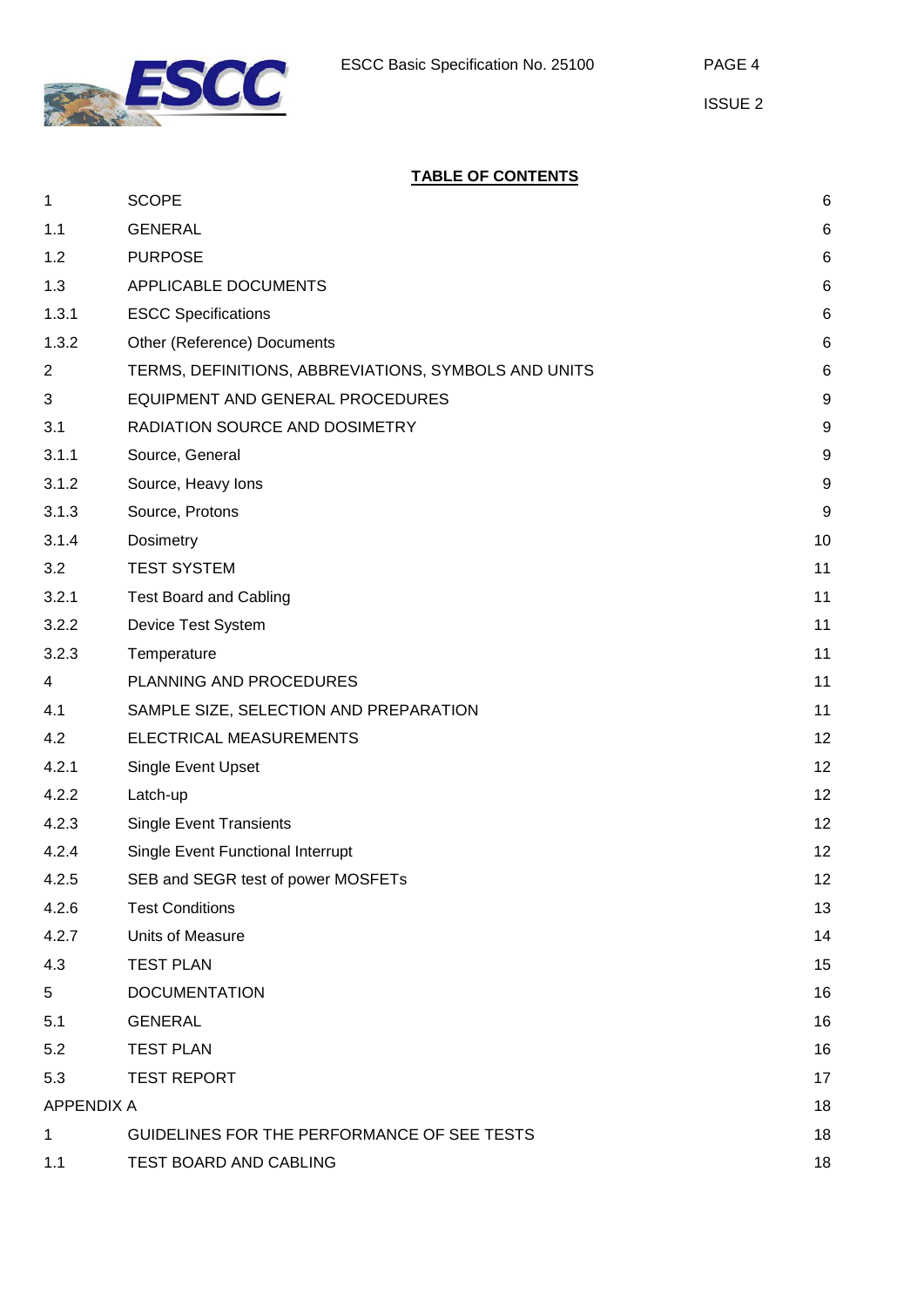



| 1.2   | THE DESIGN OF A DEVICE TEST SYSTEM.      | 18 |
|-------|------------------------------------------|----|
| 1.3   | ALTERNATIVE SOURCES                      | 19 |
| 1.3.1 | Radioactive Source Californium-252       | 20 |
| 1.3.2 | <b>Focused Pulsed Laser</b>              | 20 |
| 1.3.3 | <b>Other Alternative Sources</b>         | 20 |
| 1.4   | LITERATURE AND RADIATION DATABASE SEARCH | 20 |
| 1.5   | FACILITIES COMMONLY USED FOR SEE TESTING | 20 |
| 1.6   | SUGGESTED ERROR BAR FORMULA              | 21 |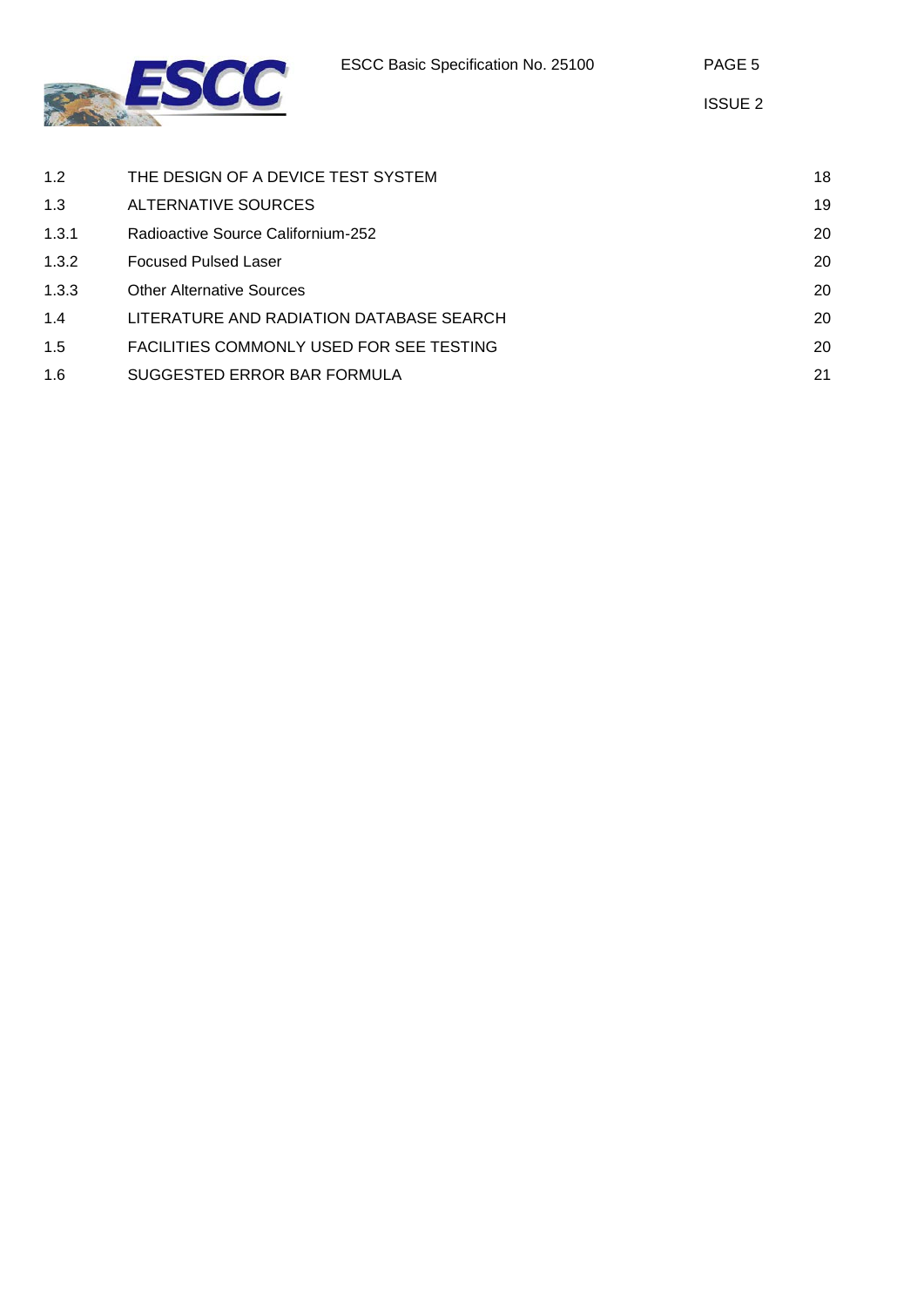

## <span id="page-5-0"></span>**1 SCOPE**

#### 1.1 GENERAL

<span id="page-5-1"></span>This specification defines the basic requirements applicable to the Single Event Effects (SEE) testing of integrated circuits and discrete semiconductors suitable for space applications.

## 1.2 PURPOSE

<span id="page-5-3"></span><span id="page-5-2"></span>The purpose of this specification is to define the requirements for the testing of integrated circuits and discrete semiconductors for SEE arising from irradiation by energetic heavy ions or protons.

## 1.3 APPLICABLE DOCUMENTS

#### <span id="page-5-4"></span>1.3.1 ESCC Specifications No. [21300,](http://escies.org/escc-specs/published/21300.pdf) Terms, Definitions, Abbreviations, Symbols and Units.

## 1.3.2 Other (Reference) Documents

<span id="page-5-5"></span>ASTM F1192-11, Standard Guide for the Measurement of Single Event Phenomena (SEP) Induced by Heavy Ion Irradiation of Semiconductor Devices.

EIA/JEDEC JESD57, Test Procedures for the Measurement of Single Event Effects in Semiconductor Devices from Heavy Ion Irradiation.

EIA/JEDEC JESD89, Measurement and Reporting of Alpha Particle and Terrestrial Cosmic Ray-Induced Soft Errors in Semiconductor Devices.

EIA/JEDEC JESD234, Test Standard for the Measurement of Proton Radiation Single Event Effects in Electronic Devices.

<span id="page-5-6"></span>[MIL–STD–750, Method 1080,](http://www.landandmaritime.dla.mil/Downloads/MilSpec/Docs/MIL-STD-750/std750part1.pdf) Single-Event Burnout and Single-Event Gate Rupture.

## **2 TERMS, DEFINITIONS, ABBREVIATIONS, SYMBOLS AND UNITS**

The terms, definitions, abbreviations, symbols and units specified in ESCC Basic Specification No. [21300](http://escies.org/escc-specs/published/21300.pdf) shall apply. For the purpose of this specification, the following additional definitions shall apply.

## • Electronic Stopping Power, or Linear Energy Transfer (LET)

The electronic stopping power is the amount of energy lost by the incident ion along its path in the absorber medium when colliding with atomic electrons. It is expressed in units of energy per unit length, MeV/cm.

In the present document, LET is the electronic stopping power divided by the mass density of the absorber medium, i.e. the mass electronic stopping power. LET is expressed in units of MeV/(mg/cm<sup>2</sup>) or MeV.cm<sup>2</sup>/mg. LET is the unit of reference for SEE irradiation with heavy ions.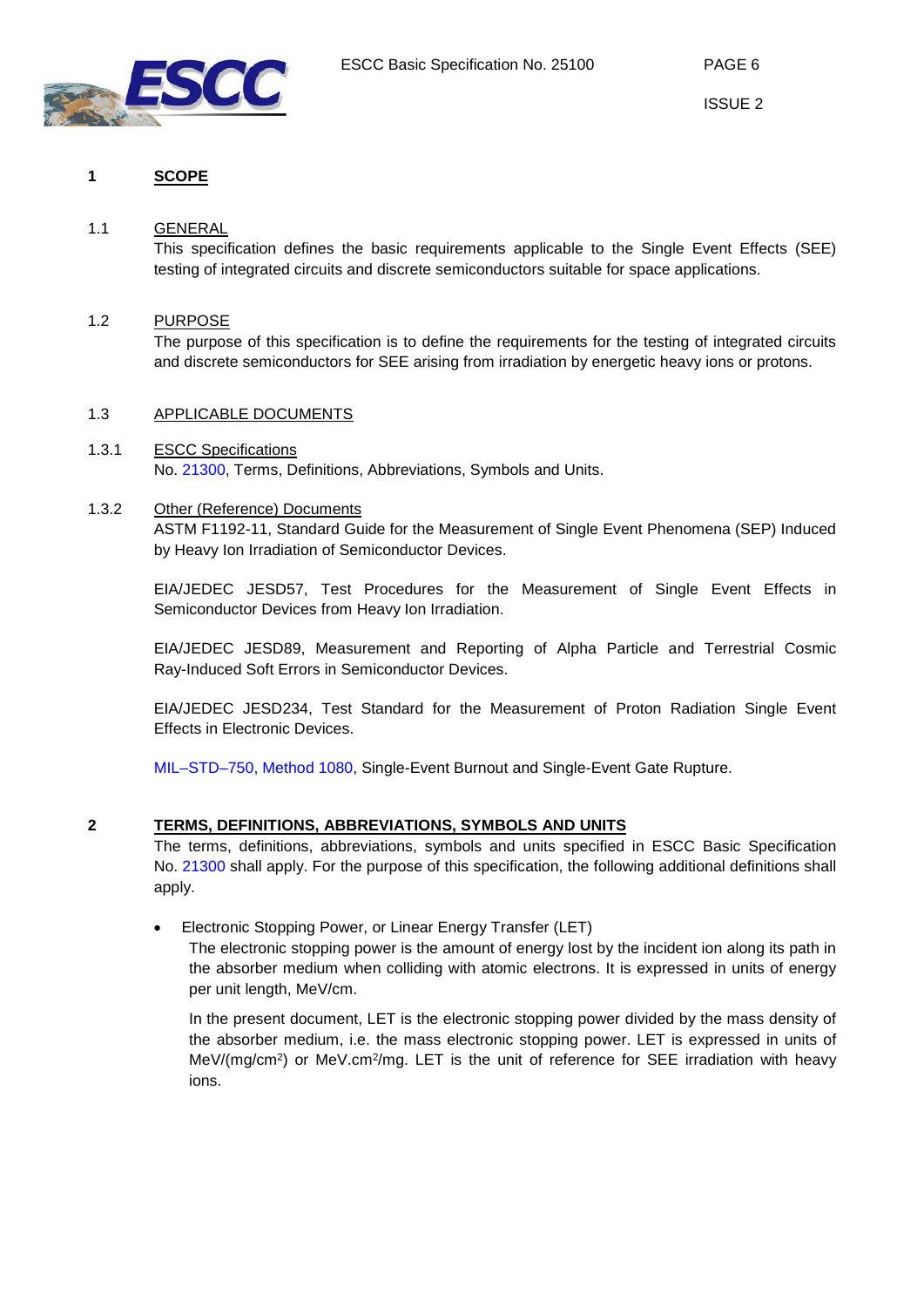



**Effective LET** 

The equivalent LET obtained by tilting the device under test with respect to the beam axis, hence increasing the path length of the ion and the total energy deposited. Effective LET = Incident LET x 1/cos  $\theta$  where  $\theta$  is the tilt angle of the device.

Effective LET may also be used to refer to the actual LET in a sensitive volume after taking into account the energy loss in "dead layers" such as metallisation and passivation.

• Charge Transfer or Deposition

The LET expressed as charge deposited per unit length (by electron-hole pair creation). Expressed in units of pC per um.

A LET of 97MeV.cm<sup>2</sup>/mg will give 1pC per um in silicon.

• Flux

The number of ions passing through a unit area perpendicular to the beam, in one second. Units: ions/cm2/sec.

- Fluence The flux integrated over time. Units: ions/cm2.
- Cross-section

The number of events per unit fluence, expressed in units of cm<sup>2</sup>/device or cm<sup>2</sup>/bit. In the event of the device being tilted at an angle θ, the fluence must be corrected by multiplying the fluence by Cos θ. See also Para. [4.2.7.](#page-13-0)

- Ion Species Type of ion being used for irradiation (e.g. oxygen, neon etc.).
- **Range**

The distance travelled, without straggling, in the target material by the specified ion of given charge state and energy.

**Energy** 

The energy imparted to the ion by the accelerator. This may be in units of total energy (MeV) or energy per nucleon (MeV/n). Energy is the unit of reference for SEE irradiation with high energy protons.

- Single Event Upset (SEU) also known as a Soft Error The change of state of a latched logic cell from one to zero or vice-versa. A single event upset is non-destructive and the logic element can be rewritten or reset.
- Multiple Cell Upset (MCU) The change of state of two or more logic cells induced by a single ion strike. The corrupted cells are usually, but not always, physically adjacent.
- Multiple Bit Upset (MBU) or single word multiple-bit upset (SMU) A particular case of MCU when the corrupted cells are in the same word. Note that MBU cannot be corrected by a simple (single-bit) error correction code.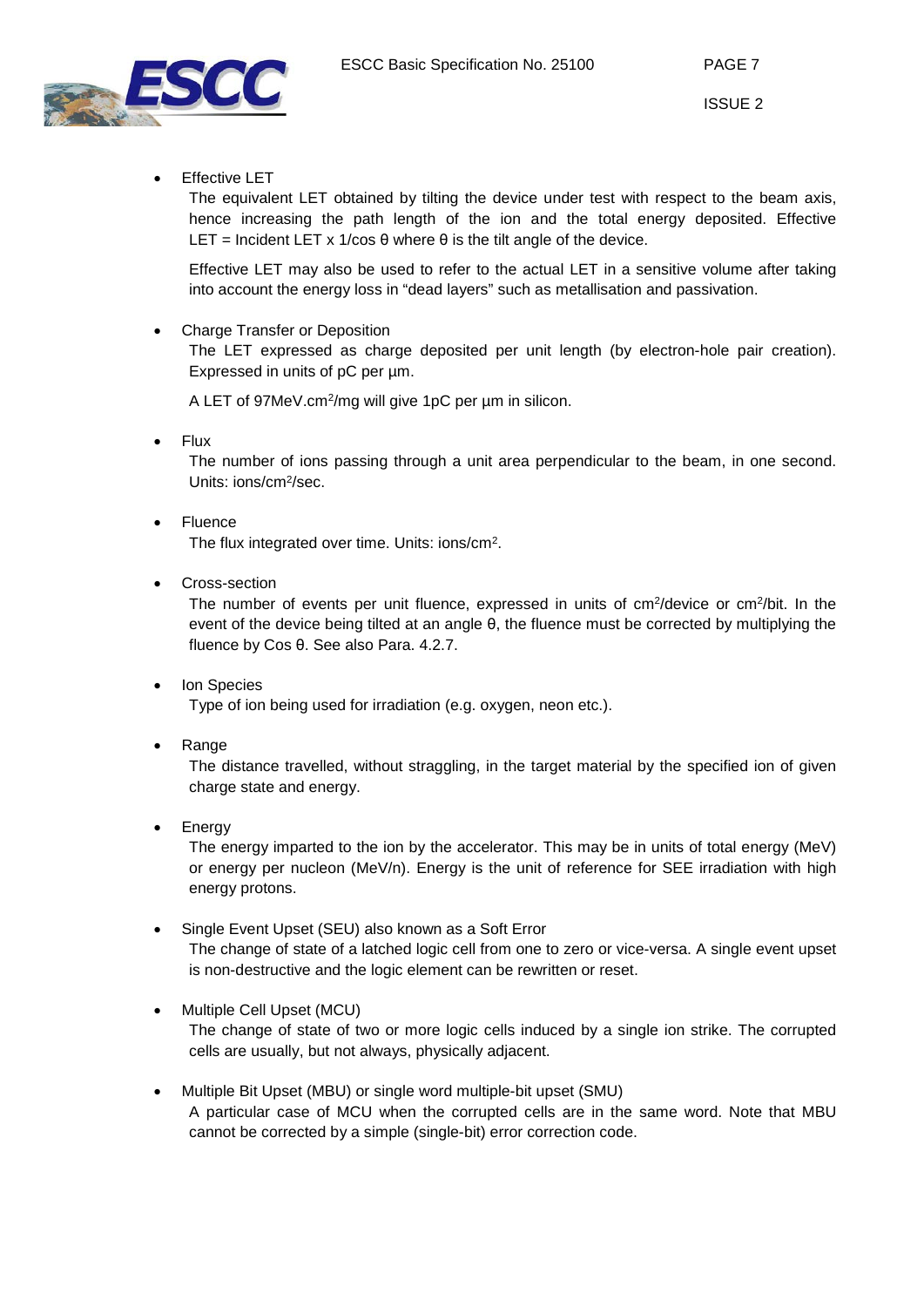

- Single Event Transient (SET) A temporary voltage excursion (voltage spike) at a node in a logic, or linear, integrated circuit. Caused by a single energetic particle strike.
- Single Event Functional Interrupt (SEFI)

A soft error that causes the component to reset, lock-up, or otherwise malfunction. SEFI typically occur in complex devices with built-in state/control sections like in modern memories (SDRAM, DRAM, NOR- and NAND-Flash, etc.), all types of processors, FPGA or ASICs, or mixed-signal devices. Two main types of SEFI are distinguished depending on the actions required to restore operability: reset by software or by power cycling. The stored data may or may not be lost.

• Single Event Latch-up (SEL)

A permanent and potentially destructive state of the device under test whereby a parasitic thyristor structure is triggered by an ion strike and a low impedance, high current path is created.

- Single Event Snap-Back (SESB) A high current state and subsequent localized heating when the parasitic bipolar structure in a single MOS transistor is triggered by an ion strike.
- Single Event Hard Error (SEHE) or Stuck Bit Permanent or semi-permanent damage of a cell by an ion strike.
- Single Event Gate Rupture (SEGR) or Single Event Dielectric Rupture (SEDR) Destructive rupture of a gate oxide or any dielectric layer by a single ion strike. This leads to leakage currents under bias and can be observed in power MOSFETs, linear integrated circuits (with internal capacitors), or as stuck bits in digital devices.
- Single Event Burn-out (SEB) Triggering of the parasitic bipolar structure in a power transistor, accompanied by regenerative feed-back, avalanche and high current condition. SEB is potentially destructive unless suitably protected.
- Destructive events All single event effects resulting in the device's irreversible operational failure. This includes SEGR, SEDR, non-protected SEB and SEL, and SEHE or stuck bits in such numbers that they cannot be mitigated by error correction codes.
- Threshold LET or Energy The lowest LET or energy at which SEE occurs.
- Saturated Cross-section, also known as asymptotic cross-section

The cross-section for which an increase in ion LET or proton energy does not result in an increased number of upsets. Note that in some cases the asymptotic cross-section is not reached due to MCU.

Level of Interest

A cross-section, energy, LET or fluence having some particular significance for a programme or project.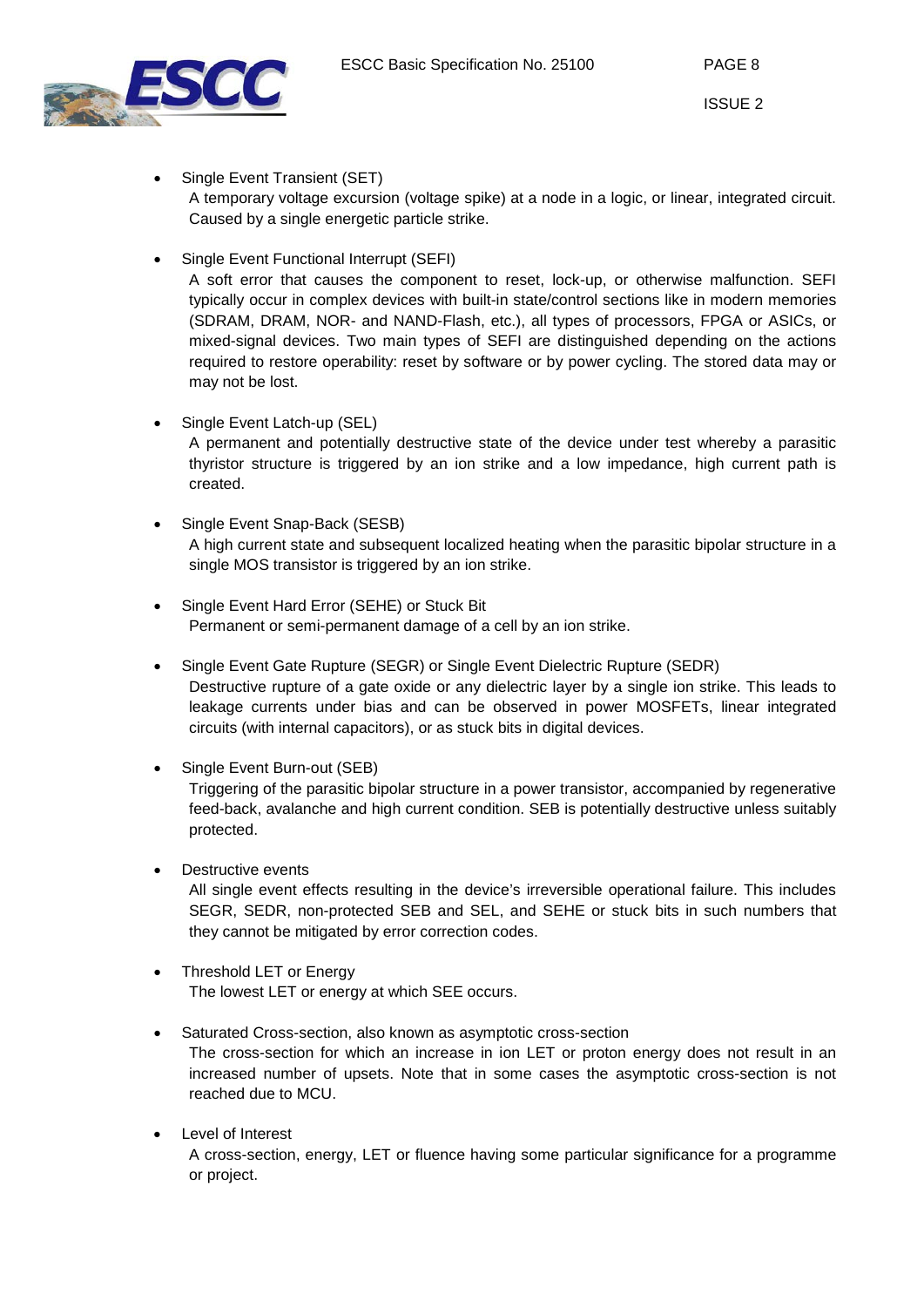



## **3 EQUIPMENT AND GENERAL PROCEDURES**

<span id="page-8-0"></span>The equipment shall consist of the radiation source, electrical measurement or monitoring system and test software, test circuit board(s), cable, interconnect board or switching system, test fixtures, and the appropriate dosimetry and diagnostic instruments.

Precautions shall be taken to obtain an electrical measurement or monitoring system which by use of sufficient insulation, ample shielding, line drivers and receivers, satisfactory grounding etc. shall yield suitably low levels of interference from mains power supplies, magnets, switching systems and other sources of noise. The magnitude of interference from each of these items shall constitute the test requirements.

## <span id="page-8-1"></span>3.1 RADIATION SOURCE AND DOSIMETRY

## 3.1.1 Source, General

<span id="page-8-2"></span>The radiation source used for SEE tests shall be a particle accelerator capable of delivering the required flux and fluence of heavy ions or protons of suitable LET and energy. The radiation field shall be uniform to  $\pm 10\%$  over the area of the device(s) under test in terms of both fluence and energy. It is the User's responsibility to have exact knowledge of the location of the active surface of the tested component and all materials in the beam's path which will degrade the beam energy, and to make the appropriate adjustments in the energy and/or LET values when reporting the results.

## 3.1.2 Source, Heavy Ions

<span id="page-8-3"></span>The heavy ion accelerator shall be capable of delivering ions with a range of at least 40µm in silicon with variable flux ranging from a few 10 ions/cm<sup>2</sup>/s to at least  $10<sup>5</sup>$  ions/cm<sup>2</sup>/s on the device under test.

Unless the accelerator allows extraction of the beam in air, the accelerator beam-line shall be equipped with a suitable vacuum chamber allowing the irradiation of delidded components and accurate alignment of the device under test. Rotation of the axis of the component with respect to the beam is a desirable facility. The device under test shall be shielded from incident light during test.

## 3.1.3 Source, Protons

<span id="page-8-4"></span>In the case of high energy proton tests, SEE are induced by the ionizing by-products of nuclear interactions between incident high energy protons and the tested device. The high energy proton accelerator shall be capable of delivering protons in the energy range 20 to 200MeV with a variable flux ranging from 10<sup>5</sup>p/cm<sup>2</sup>/s to at least 10<sup>8</sup>p/cm<sup>2</sup>/s on the device under test. It is recommended that the primary energy of 200MeV is not degraded below 50MeV for SEE measurement to avoid excessive energy spreading. Below 50MeV, a primary beam shall be set at about 60-50MeV and degraded down to 20MeV. Irradiations under high energy protons may be performed in air without delidding the components. Exposure is usually performed with the device normal to the beam. However, some devices have been observed to be more sensitive at a grazing angle. It is recommended to check the effect of angle on the SEE sensitivity.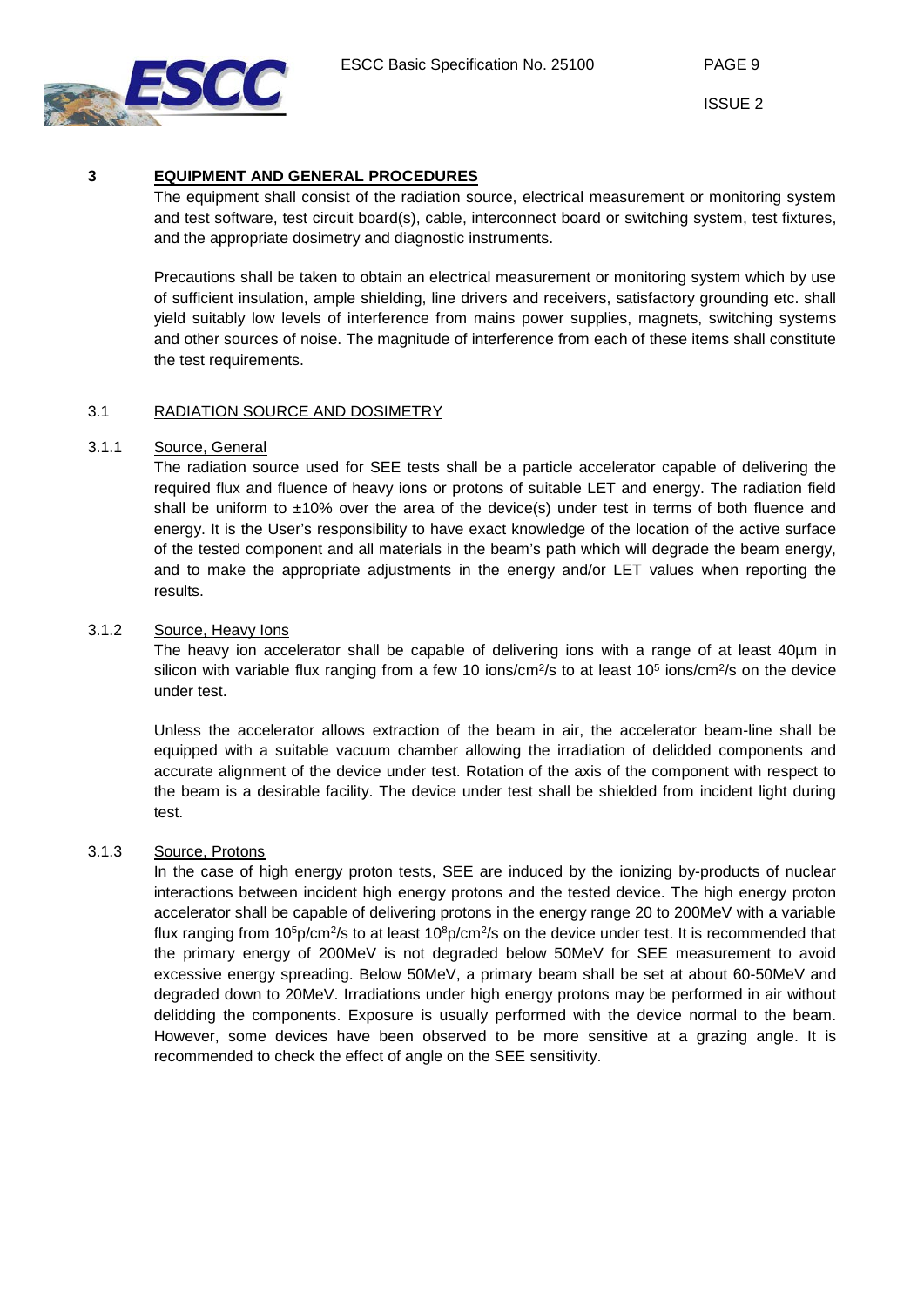

Modern components (90nm technology node or below) may also be sensitive to direct ionisation from low energy protons. It can be detected under primary proton energy typically less than 60-50MeV using degraders with well-controlled thicknesses. It is however recommended to use a low energy proton accelerator with a quasi-mono energetic beam to avoid the energy spread when using degraders at high energy. The low energy proton accelerator shall be capable of delivering protons in the energy range of few MeV with a narrow and tightly controlled energy spread and with a variable flux ranging from 100 to  $10<sup>8</sup>p/cm<sup>2</sup>/s$  on the device under test. The device under test shall be delidded if possible. It is advised to have an exact knowledge of the insulating and conducting overlayers, or any materials (thickness and location) above the device sensitive regions, in order to carefully assess the beam energy spectrum at the active surface of the tested device.

#### 3.1.4 Dosimetry

<span id="page-9-0"></span>Dosimetry shall allow the continuous monitoring of the flux at the device throughout the test with an accuracy of  $±10\%$ . The dosimetry technique shall be reported. The device under test shall be mounted at a calibrated position, where the facility ensures accurate dosimetry.

The total ionising dose to the device under test shall be calculated and recorded. The total ionising dose D received by the device under test is given by:

 $D = F \times LET \times 1.6 \times 10^{-5}$ 

where D is the deposited dose in rad, F is the Fluence measured in the plane normal to the beam in ions/cm<sup>2</sup> and LET is expressed in MeV.cm<sup>2</sup>/mg.

If degraders, or any other material, are used in the beam's path for proton or heavy ion testing the full energy spectrum shall be measured after the degrader. If not possible, it shall be measured before the degrader and calculated after the degrader.

It is the facility's responsibility to maintain a procedure for calibrating the provided beam. A calibration procedure shall be used each time the primary beam energy or the particle species is changed. Upon the User's request, the facility shall be able to provide the calibration data. This includes:

- beam purity and energy spectrum
- beam flux and fluence, and spatial uniformity

The User has to be vigilant that the beam conditions are according to specification. The use of a well-known "golden" part, or any dosimetry element, is recommended to check the delivered beam.

For heavy ion and low energy proton testing, the code and version used to express the LET values shall be provided when reporting results. In practice, preferred codes are SRIM (version 2003 or after) or codes developed or used by the facility.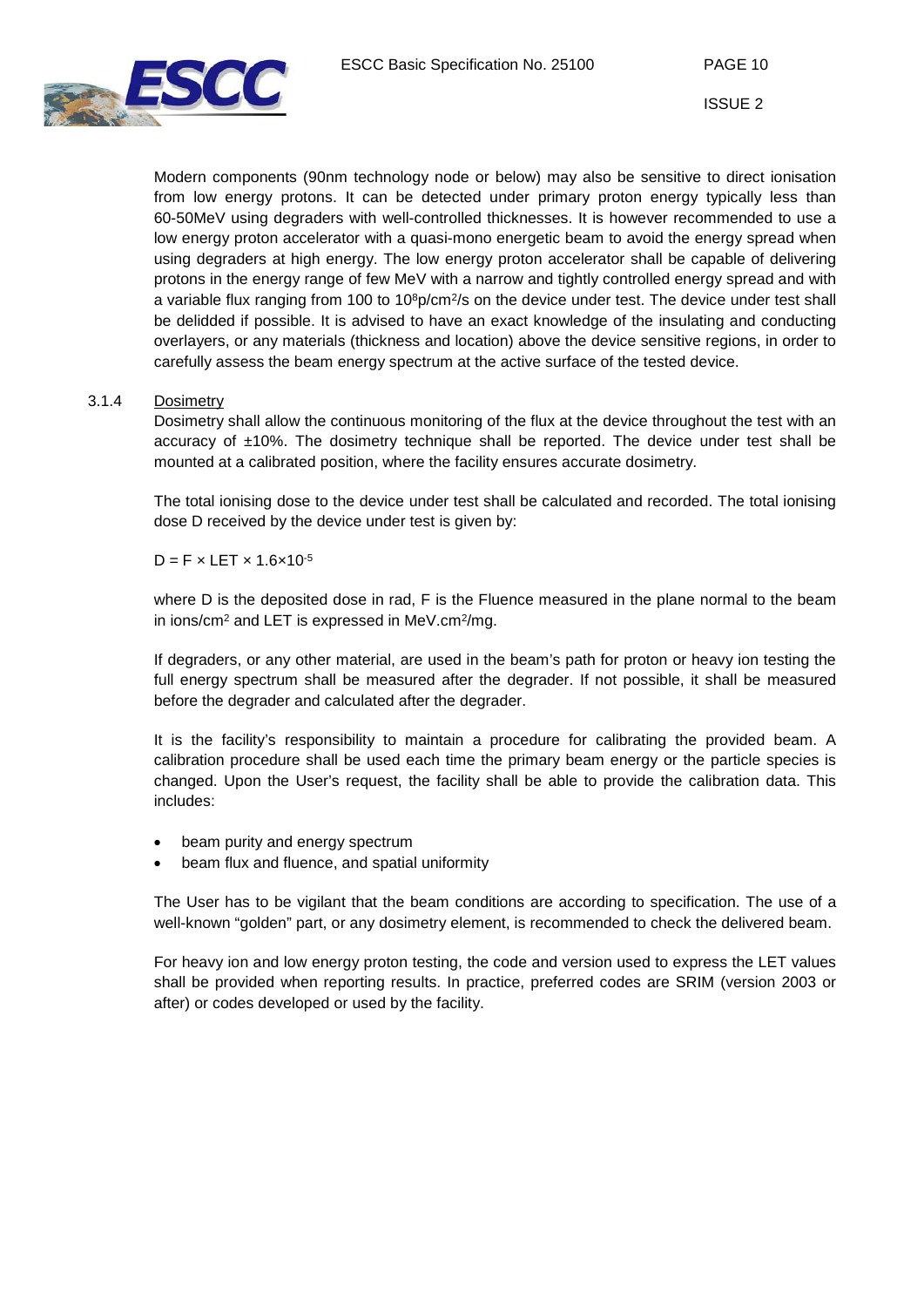

#### 3.2 TEST SYSTEM

#### 3.2.1 Test Board and Cabling

<span id="page-10-1"></span><span id="page-10-0"></span>The test board provides mechanical support for the device(s) under test and provides electrical connections to the feedthrough connectors which provide electrical connection from inside the vacuum chamber to the monitoring equipment cables. For certain testing the test board may be a full single board computer which provides all monitoring of the device under test. The full set-up of test board and cabling shall be proven to be noise free in the accelerator operating environment.

Inside the vacuum chamber a support frame is required for the test board, and the frame/test board assembly must allow positioning of the device(s) in the path of the beam. It is desirable that it also allows accurate rotation about the X or Y axis for modification of the effective LET. The frame is generally facility specific and provided by the accelerator laboratory.

#### 3.2.2 Device Test System

<span id="page-10-2"></span>The device test system shall be designed to cover the needs for characterisation of all single event effects of concern in the device under test.

#### <span id="page-10-3"></span>3.2.3 Temperature

The temperature of the device under test shall be monitored and recorded unless otherwise agreed with the Customer.

#### **4 PLANNING AND PROCEDURES**

<span id="page-10-4"></span>Further information on test planning is given in the guidelines (Appendix A).

#### 4.1 SAMPLE SIZE, SELECTION AND PREPARATION

<span id="page-10-5"></span>For the characterisation of non-destructive events (SEU, SEFI, SET, …), a sample size of 3 pieces is recommended, 2 pieces are required as a minimum. For the characterisation of destructive events (SEGR, SEB, …), a sample size of 3 pieces shall be used as a minimum to check the pass compliance for each test condition unless specific agreement has been made with the Customer. A larger number of pieces might be used for a better statistical determination of failure events. In all cases, the selected samples shall be of identical technology, i.e. same process and same diffusion mask set.

Delidding or substrate thinning is required for heavy ion and low energy proton testing when the beam energy degradation in the package induces a large uncertainty of the beam energy spectrum when reaching the die. In the case of flip-chipped devices, substrate thinning might also be necessary to ensure that the beam reaches the active surface of the die. After delidding and/or substrate thinning, a functional test shall be performed (care shall be taken to exclude all light during this test).

Delidding or substrate thinning is not required for high energy proton testing or for very high energy heavy ions, when the beam range is notably larger than the packaged device. However, the package and/or substrate material and thickness shall be carefully noted so that the beam energy and LET are calculated at the active surface of the die if the energy degradation is significant.

Each sample shall be clearly marked to facilitate traceability of test data. A photograph of the die and of the die marking shall be taken to aid in data analysis and evaluation. The die size shall be measured and any die identification or marking shall be recorded.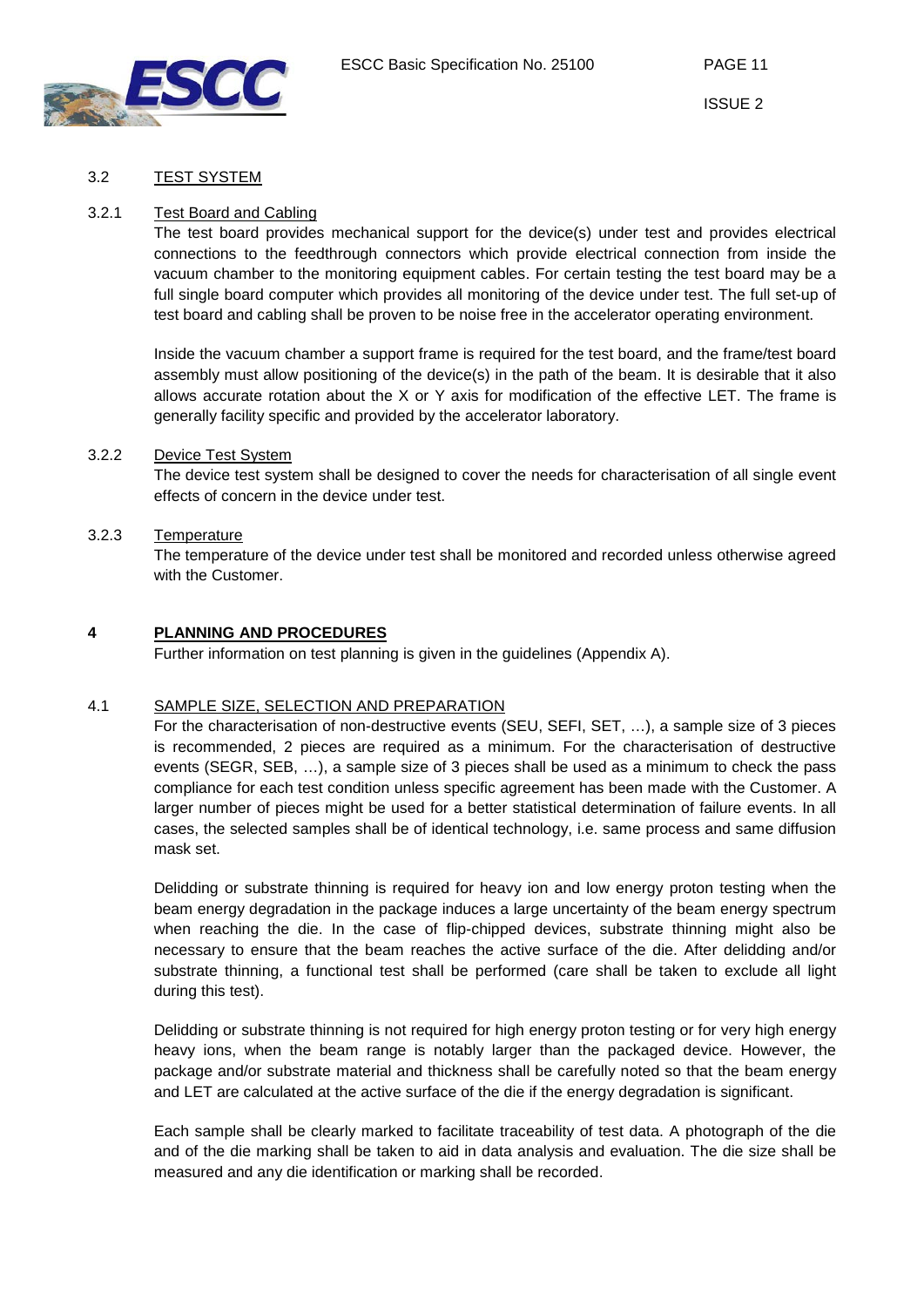

#### 4.2 ELECTRICAL MEASUREMENTS

#### 4.2.1 Single Event Upset

<span id="page-11-1"></span><span id="page-11-0"></span>The device architecture shall be studied to identify functional blocks containing bistable elements such as registers or memory cells. Test hardware and software shall be designed to allow the monitoring of functional blocks, together with the possibility of writing different patterns (e.g. all zero's, all one's, checker board, random pattern, etc.) and the re-writing of an affected cell after an SEU. The test software shall be capable of logging the number of upsets, the location and the time. It shall be capable of identifying and logging MCU and MBU.

A device may well contain a number of bistables of different design, each having a different single event sensitivity. Test coverage should be such as to allow these different sensitivities to be identified.

## 4.2.2 Latch-up

<span id="page-11-2"></span>Test hardware and software shall be designed for latch-up detection, protection and logging. The response time of latch-up protection shall ensure that there is no damage or degradation of the device under test. Software shall be tested to establish the percentage of "active time", that is the amount of time the device under test is in a condition sensitive to detectable SEE. The remaining time ("dead time") is used for software operations (device reset, reading, writing, logging etc.) during which SEE may occur without being detected. The percentage of active time shall be taken into account when calculating the cross-section of the device using raw fluence and event data. The beam flux shall be sufficiently low to minimize the dead time below 20% of the active time.

#### <span id="page-11-3"></span>4.2.3 Single Event Transients

Analogue and mixed analogue/digital ICs may generate false outputs or transients as the result of SEE. Due to the fact that the bias, and input and output load conditions significantly impact both the device SET sensitivity and characteristics, the device shall be tested either in worst-case or in the application conditions. The test system shall be capable of monitoring and logging these single event transients. The polarity (positive or negative), waveform, duration and amplitude of the transients shall be recorded.

The beam flux shall be sufficiently low so that the risk of SET pileup is minimum. SET pileup shall be discarded or analysed separately by post-irradiation software analysis.

#### 4.2.4 Single Event Functional Interrupt

<span id="page-11-4"></span>The SEFI sensitivity depends on the device operating mode. The device shall be tested in all operating conditions potentially encountered in applications. Test hardware and software shall be designed for the detection, logging and correction of all SEFI types. This includes software programming flexibility and hardware capability for reset and power cycling.

#### 4.2.5 SEB and SEGR test of power MOSFETs

<span id="page-11-5"></span>Test hardware and software shall be designed in accordance with [MIL–STD–750,](http://www.landandmaritime.dla.mil/Downloads/MilSpec/Docs/MIL-STD-750/std750part1.pdf) Method 1080. The test sequence for characterization and verification tests of the SEB and/or SEGR sensitivity of power MOSFET transistors shall follow the [MIL–STD–750,](http://www.landandmaritime.dla.mil/Downloads/MilSpec/Docs/MIL-STD-750/std750part1.pdf) Method 1080 test method.

SEB testing is performed either in destructive or non-destructive mode. However, if performed in non-destructive mode with a resistance in the drain path, it shall be checked in two bias conditions as a minimum, in order that the resistance value is low enough for SEB to be correctly detected.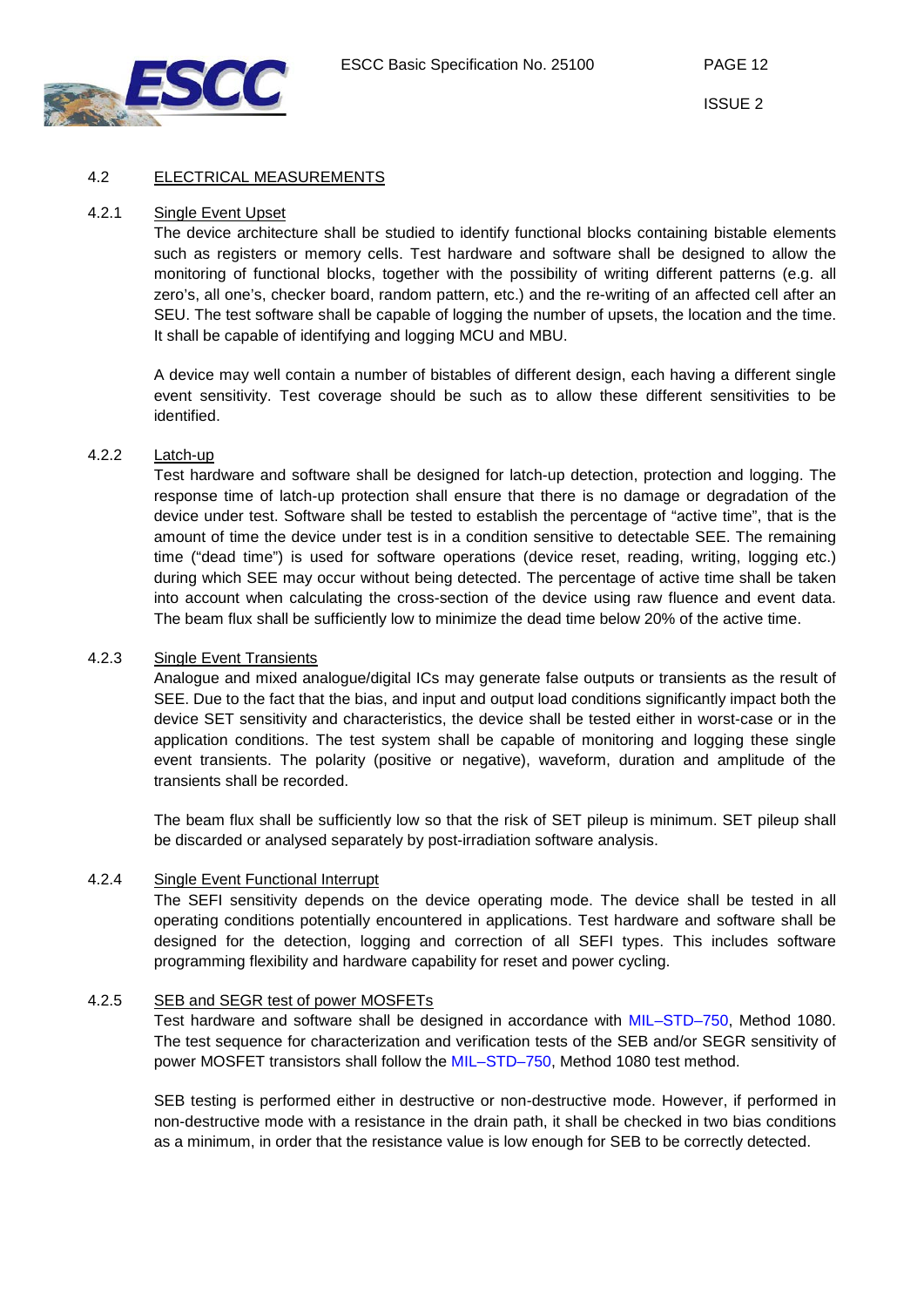

SEGR testing is performed in destructive mode only. SEGR produces catastrophic failure if a large gate bias is applied. However, if a relatively low gate bias is applied during irradiation (typically, less than 50% of the maximum rated gate voltage is considered low), SEGR produce latent defects only. Therefore, a post gate-stress test shall be performed after each irradiation step to reveal potential latent defects.

The post gate-stress test consists of applying a gate-to-source voltage Vgs, while the drain-to-source voltage Vds is at 0V. This test may use either a positive or negative Vgs, or tested to both conditions. The post gate-stress bias shall apply Vgs equal to the maximum rated gate voltage (±10%) and for a minimum of one second unless otherwise specified in the test requirements.

#### 4.2.6 Test Conditions

<span id="page-12-0"></span>The test conditions must be established to ensure that the SEE tests are performed with the conditions of a specific application or worst-case for each device type. This includes all electrical parameters applied on the device under test (supply voltages, stimulus inputs, temperatures, clock frequency, etc.) and the beam conditions.

In general, the device worst-case test conditions depend on the application requirements and the measured effects:

- SEU: minimum operating voltage and maximum clock frequency (if applicable).
- SET: worst-case or equivalent to application.
- Latch-up: maximum operating voltage and maximum operating temperature.
- SEB and SEGR: low operating temperatures. Room temperature is usually considered acceptable.

The beam shall also be chosen for worst-case test conditions.

- For high energy proton SEE tests, the worst-case is generally obtained at maximum proton energy. However a scan of the complete proton energy range (typically from 20MeV to 200MeV) is recommended.
- For heavy ion SEU, SET and SEFI tests in CMOS logic devices, a minimum range of 40µm in the target material is recommended. In linear devices and all devices with a relatively thick sensitive volume (>10µm like in bipolar, JFET, etc.), a minimum range of 60µm is recommended. If technology analysis is available the beam energy and range should be such that the Bragg peak is placed beyond the sensitive volume.
- For latch-up test under heavy ions a minimum range of 60µm in normal incidence shall be used unless it can be demonstrated that a lower range beam is sufficient to reach worst-case latch-up sensitivity.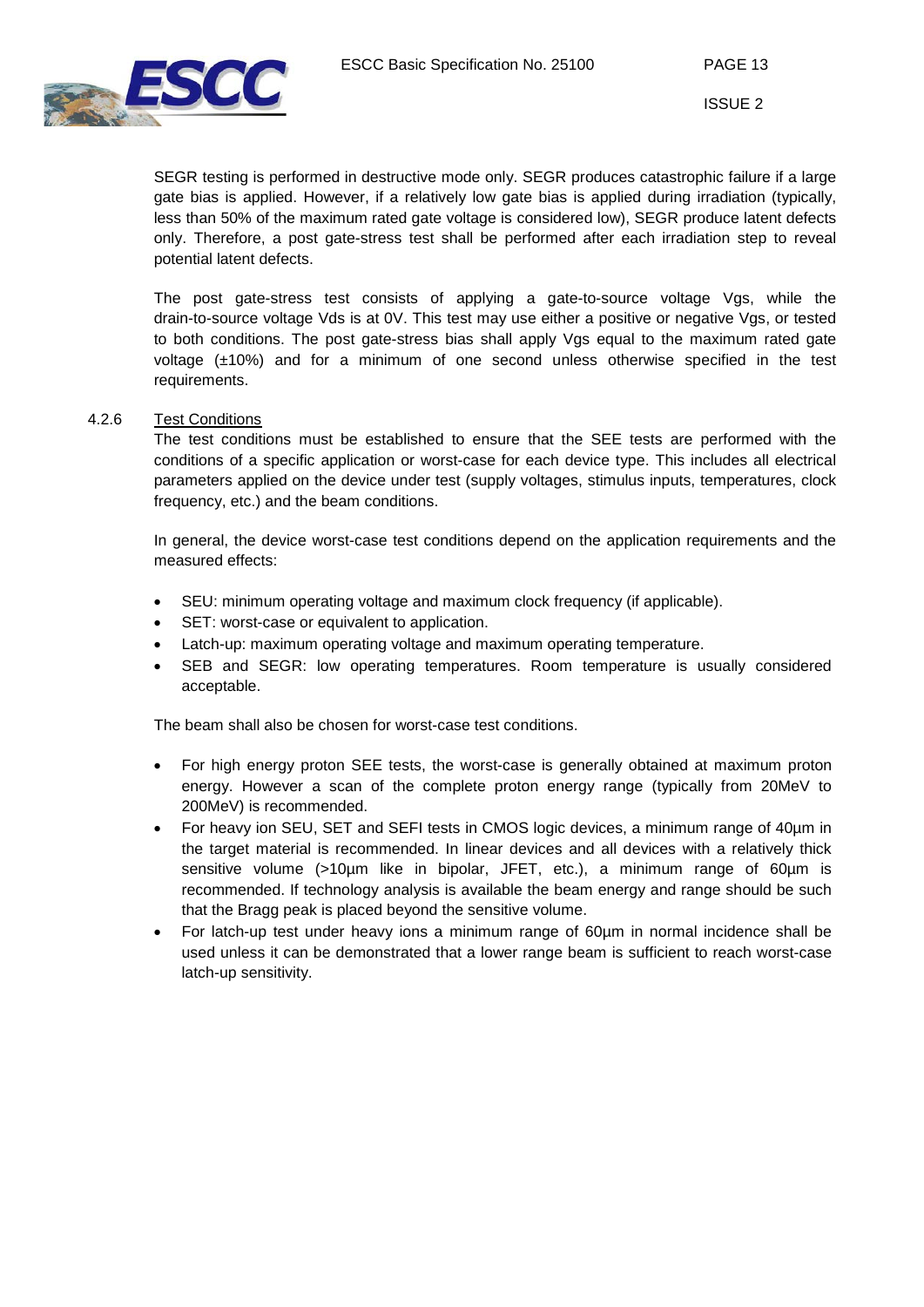

• For SEB and SEGR tests under heavy ions, the ion beam energy shall provide sufficient penetration depth for a worst-case SEB and SEGR response. Note that for a given ion species, the ion beam energy has been shown to influence the SEGR failure thresholds. For SEGR, it was shown that the worst-case test condition occurs when the beam fully penetrates the epitaxial layer(s) with maximum energy deposition in the epitaxial layer(s). If technology analysis is available, the beam energy should be tuned to approach this worst-case energy condition. If technology analysis is unavailable, determination of the worst-case energy may require multiple irradiations with the same ion species at different energies. In both cases, the worst-case energy shall be experimentally checked. The worst-case angle of incidence shall also be assessed. For planar-type devices, the worst-case is generally at normal incidence. However, for trench-type, lateral diffusion MOS or other devices with a complex shape of the sensitive volume, the worst-case might occur in either positive or negative tilt or roll angles of incidence. These angle test conditions shall be assessed. For SEB and SEGR tests of power devices, using effective LET values when tilting the device is invalid and shall not be used. The ion species, energy and angle of incidence shall be used.

#### <span id="page-13-0"></span>4.2.7 Units of Measure

The SEE sensitivity of the device under test is the cross-section σ and shall be expressed as the ratio of the number of events to the total particle fluence; that is, the number of events/particle/cm2. The particle (ion or proton) fluence is measured in a plane normal to the beam.

 $\sigma$  = number of events / fluence

For proton or heavy ion irradiation, the SEE cross-section is expressed as a function of, respectively, the proton energy or the ion LET at the active surface of the die. The proton energy or ion LET shall be corrected by taking into account the energy loss in all materials in the beam path. In any case, the beam energy shall be sufficient such that the ions can reach the active surface of the die.

In particular in the case of flip-chipped components under heavy ion irradiation, the LET value shall be corrected by taking into account the substrate thickness.

For heavy ion testing only, if the angle of incidence of the beam relative to the device under test is varied, an effective LET can be calculated as the normal incidence LET divided by the cosine of the angle:

#### LET (eff) = LET (normal incidence) /  $\cos \theta$

where  $\theta$  is the tilt angle of the device under test with respect to the beam axis.  $\theta = 0$  when the device surface is normal to the beam axis.

If the angle of incidence is varied, the effective fluence will also change; therefore, the measured fluence shall also be corrected and the cross-section shall be calculated as:

σ = number of events / (fluence × cos θ)

where the fluence is measured in the plane normal to the beam.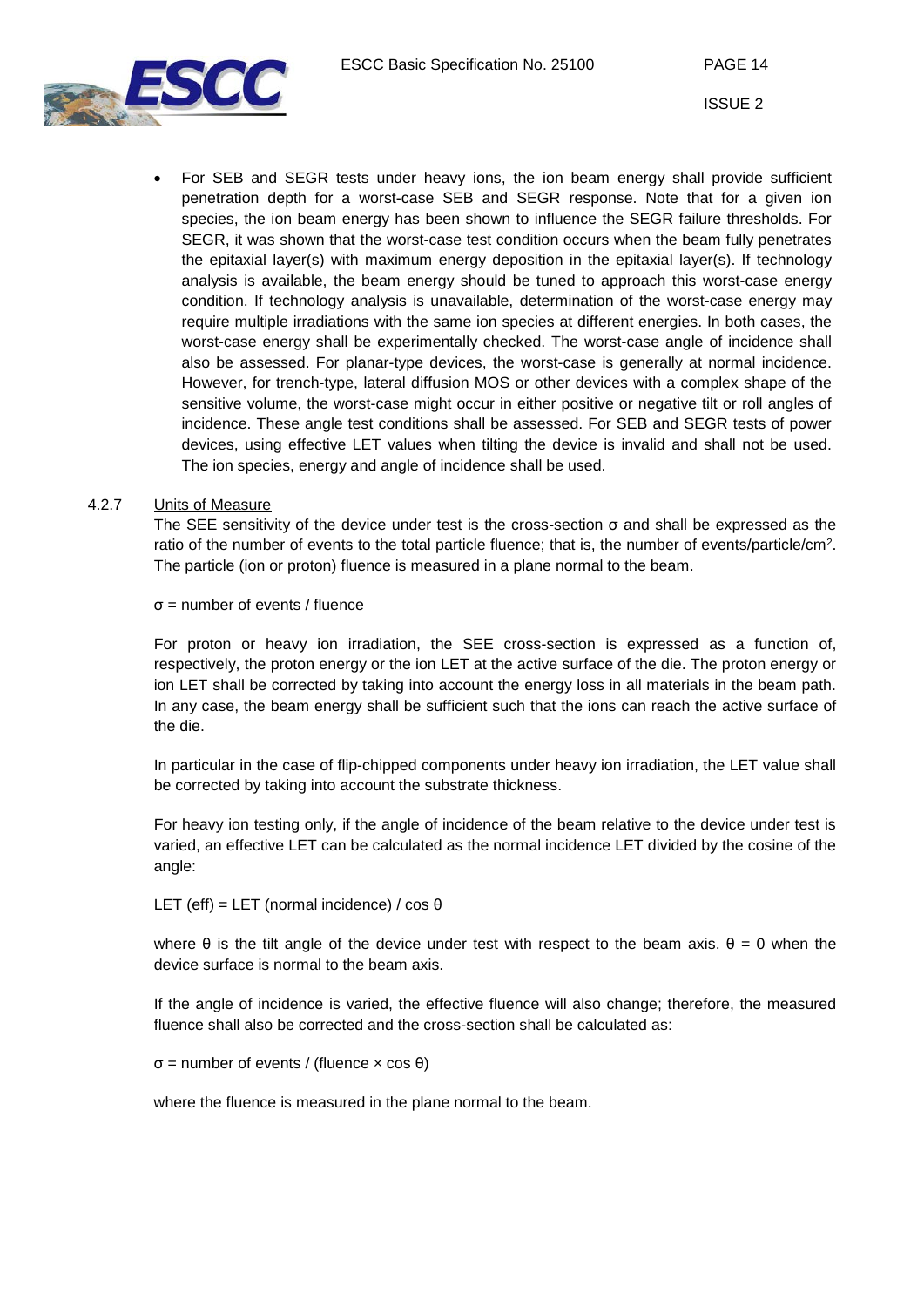

Note that the effective LET is valid only if the depth of the sensitive volume is small compared to its lateral dimensions. More generally, the concept of effective LET shall be used with caution for components with complex shapes of sensitive volume. It is advisable to check the validity of the effective LET by comparison with normal incidence SEE results. In particular, in the event of an insensitive device, the device is commonly considered immune to SEE if tested in normal incidence at a minimum LET of 60MeV.cm2/mg.

Excluding occasional cases of device degradation during SEE testing (see 4.3), SEE is a random phenomenon. The measured number of events during irradiation obeys a Poisson distribution. It is recommended to use error bars when reporting the measured number of events and the cross-section. The chosen confidence level and error bar calculation shall be reported. Preferably, and by default, a confidence level of 95% shall be used. An error bar formula is provided in Appendix A.

#### 4.3 TEST PLAN

<span id="page-14-0"></span>Prior to performing the tests, a Test Plan shall be prepared using the plan form found in the ESCC forms section of ESCIES (https://escies.org). Ion species and energies shall be chosen to cover the energy or LET range from SEE threshold to saturated cross-section for the device under test.

For LETs not directly available, the device may be tilted to give an increased "effective LET", but with the precautions exposed in paragraph [4.2.7.](#page-13-0) For high energy proton testing only a range of energies needs to be specified (typically 20 to 200MeV) covering threshold to saturated crosssection. The device under test will be normal to the beam axis for all high energy proton testing.

For both heavy ion and proton testing, about 5 exposures (at different LET or Energy) are required to adequately plot a response curve.

The fluxes chosen should be such as to accumulate a meaningful, i.e. statistically significant number of events in one or multiple exposures of typical test time of 1 to 20 minutes each or, in the case of an insensitive device (as an example at LET 60MeV.cm<sup>2</sup>/mg in normal incidence as defined in the ECSS-Q-ST-60-15), to accumulate a recommended fluence of  $10<sup>7</sup>$  ions/cm<sup>2</sup> for heavy ions, or 10<sup>11</sup> protons/cm<sup>2</sup> for protons, or according to the [MIL-STD-750](http://www.landandmaritime.dla.mil/programs/milspec/ListDocs.aspx?BasicDoc=MIL-STD-750) fluence requirements for power devices. Fluxes must be compatible with the response time of the device under test and the speed of test hardware and software.

The SEE response can degrade because of accumulated total dose or displacement damage or ageing. To verify the effect of the device degradation on its SEE response, it is recommended to monitor the device electrical parameters (e.g. supply current) and to frequently run a reference test condition during the SEE test campaign. The total fluence and ion species received by each sample shall be recorded.

For both proton and heavy ion testing, careful note shall be kept of the total ionising dose delivered to the device under test (see paragraph [3.1.4\)](#page-9-0). The total dose may be significant and necessitate the use of new samples during the tests. It is suggested to perform total dose test before the SEE test. If the device is particularly sensitive to total dose, a larger number of samples shall be prepared for the SEE test.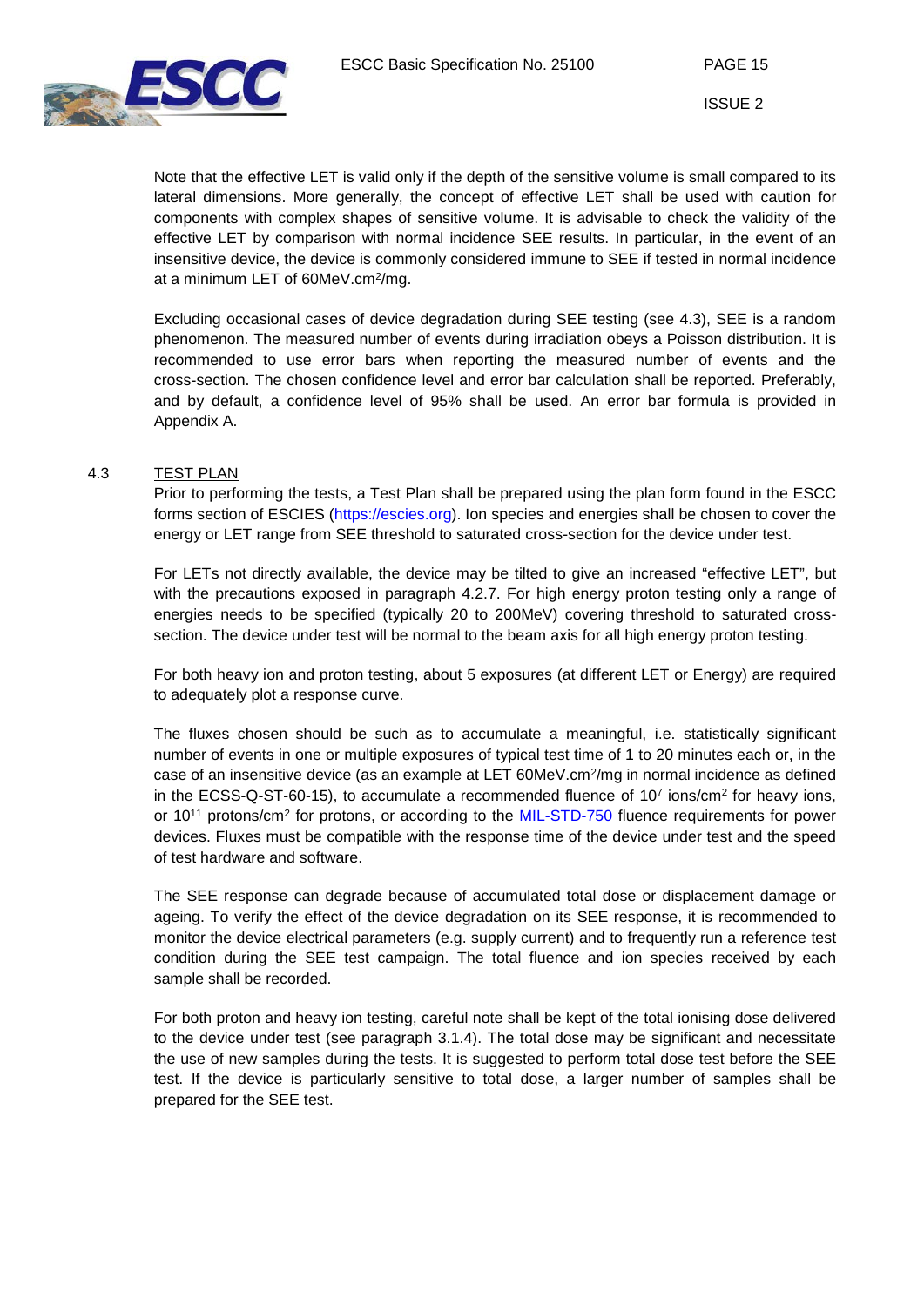

## <span id="page-15-0"></span>**5 DOCUMENTATION**

#### 5.1 GENERAL

<span id="page-15-1"></span>For each SEE test to be performed 2, sets of documents are required:

- (a) A Test Plan (prior to testing) defining the detailed requirements for the components to be tested including a description of the test hardware and a flow chart for the test software.
- <span id="page-15-2"></span>(b) A Test Report giving the actual test conditions and test results.

#### 5.2 TEST PLAN

As a minimum, the Test Plan shall contain the information below. The information shall be entered (preferably type-written) in boxes in the plan form found in the ESCC forms section of ESCIES [\(https://escies.org\)](https://escies.org/) or using a software routine (ESA Radiation Effects Database Data - Collection Tool).

- Reference number of Test Plan (3 digits starting from 001).
- Reference (issue and revision with dates) of the Single Event Test Plan.
- Equivalent ESCC Component Number if existing.
- Component Designation and Description (e.g. quad 2-input exclusive OR gate) and commercial part number if necessary.
- Manufacturer/User Single Event Test Specification (number, issue, revision).
- Applicable ESCC Generic and Detail Specifications (numbers, issues, revisions).
- Type of radiation: Heavy Ions or Protons.
- Type of test: (SEU, SEFI, SET, SEL, SEB, SEGR, Other).
- Project or Programme requiring this test if possible or existing.
- Component Family.
- Component Group.
- Device package.
- Manufacturer's name and address.
- Test House name and address.
- Originator of Test Plan (name and contact information).
- Name of facility and type of radiation source.
- Sample size and number of control devices.
- Type of Irradiation exposure (single or multiple).
- Device construction (technology): CMOS Bulk, CMOS EPI, CMOS SOS, CMOS SOI or other (specify). Enter also feature size/line width in µm or nm.
- Level of interest. (see Para. [2\)](#page-5-6).
- Single exposure (when applicable): Specification of ion specie and charge state, energy in MeV, and, for heavy ions only, linear energy transfer.
- Multiple exposure (when applicable): Specification of ion specie and charge state, energy in MeV or MeV/n, and linear energy transfer for each exposure.
- Electrical conditions: Specification of test system used, cycle time, frequency or static condition, test pattern(s) used and supply voltage of device under test.
- Irradiation test sequence describing each step of each test to be performed and requirements related to these steps. Page 2 of the plan form is to be used as a continuation sheet as necessary.
- Any remarks containing items of special note or importance which should be considered during the test programme, especially the possibility of hard or soft latch-up, oxide rupture etc.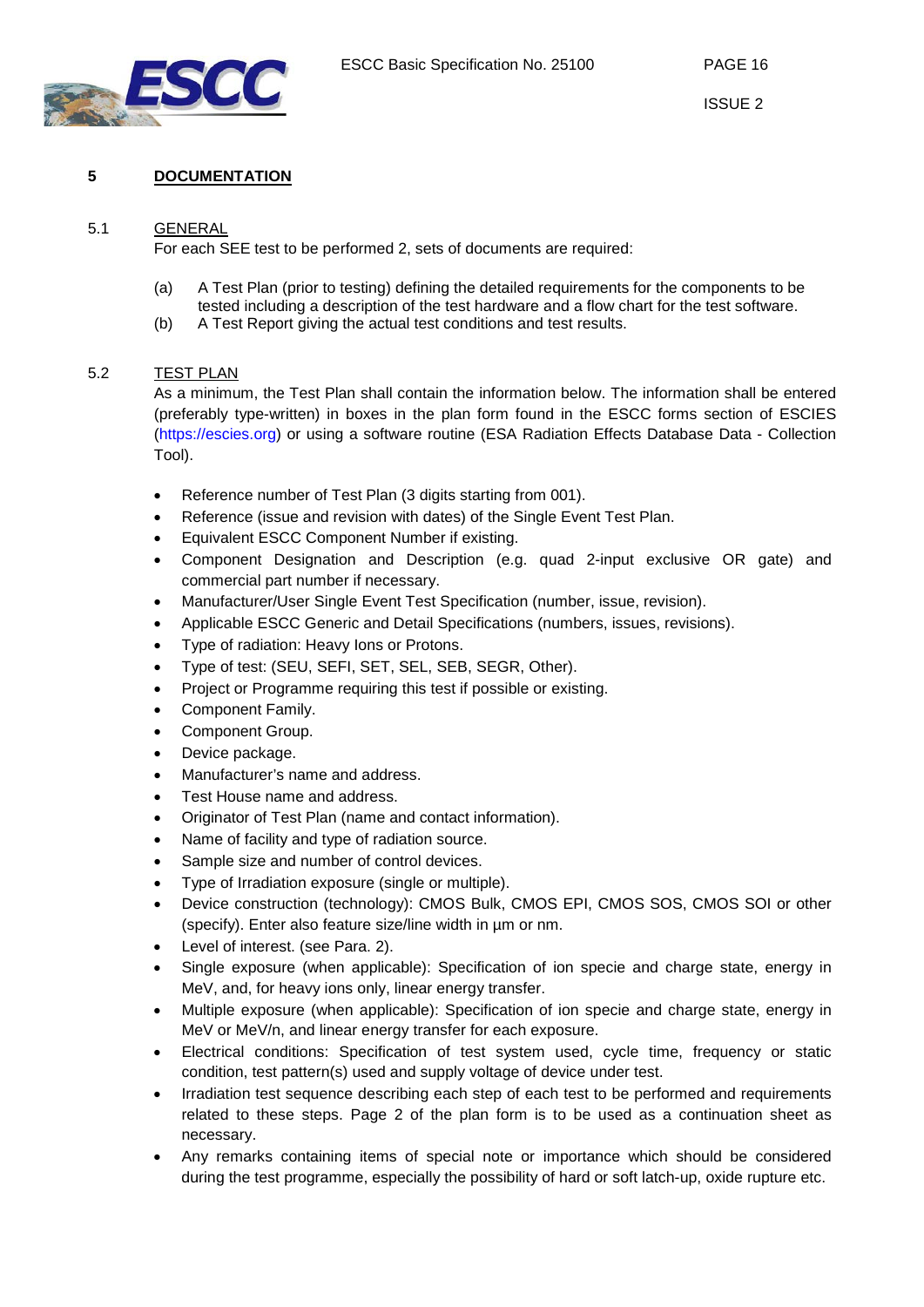

## 5.3 TEST REPORT

<span id="page-16-0"></span>The Test Report shall be presented (preferably type-written) in accordance with the report form found in the ESCC forms section of ESCIES [\(https://escies.org\)](https://escies.org/) or using the ESA Radiation Effects Database Data - Collection Tool software, and provide the following information:

- Single Event Test Report number (plus page number and total number of pages).
- Reference (issue and revision with dates) of the Single Event Test report.
- Equivalent ESCC Component Number if existing.
- Component designation e.g. integrated circuit, quad 2-input exclusive or gate, and commercial part number if necessary.
- Manufacturer/User Single Event Test specification number, revision and issue.
- Component Family.
- Component Group.
- Device package.
- Applicable ESCC Generic and Detail Specifications (numbers, issues, revisions).
- Test facility, name and address.
- Single Event Test Plan number, revision and issue.
- Manufacturer's name and address.
- Type of radiation: Heavy Ions or Protons.
- Serial numbers of sample and control devices.
- Manufacturing date code and mask set.
- Pictures of package, die and die marking.
- Device construction (technology): CMOS bulk, CMOS EPI, CMOS SOS, CMOS SOI, or other (specify). Enter also feature size/line-width in µm.
- Die size in mm.
- Depth of active region, either measured or from Manufacturer's data.
- Type of test: (SEU, SEFI, SET, SEL, SEB, SEGR, Other).
- Test Conditions.
- Type of radiation source and dosimetry technique, ion specie and charge state, energy in MeV or MeV/n, linear energy transfer. temperature of device under test, tilt angle of device under test with respect to the beam axis, and effective linear energy transfer.
- Irradiation test sequence in the form of a large table detailing each test run. The test sequence shall be prepared before the test is started and shall be based on the test sequence proposed in the relevant Single Event Test Plan. When the test sequence is voluminous, it can be submitted as an Appendix which shall be referenced under "Results". The test sequence shall indicate the date, time and number of each run, beam species and conditions, the tested device and electrical conditions, the run duration, flux and fluence, the number and type of events, and all comments related to each test run.
- Name and telephone number of the person responsible for the test facility.
- Name and telephone number of the person responsible for the electrical testing.
- Plots of upset cross-section (per bit or per device) versus LET or energy, including error bars and confidence level.
- Any remarks: The estimated total ionising dose received during testing should be recorded in this section. Reference to any special occurrences during the test, such as soft or hard latches, software crashes or effect of total ionising dose (increased leakage etc.), should be made. Die markings may also appear in this section (see Para. [4.1\)](#page-10-5).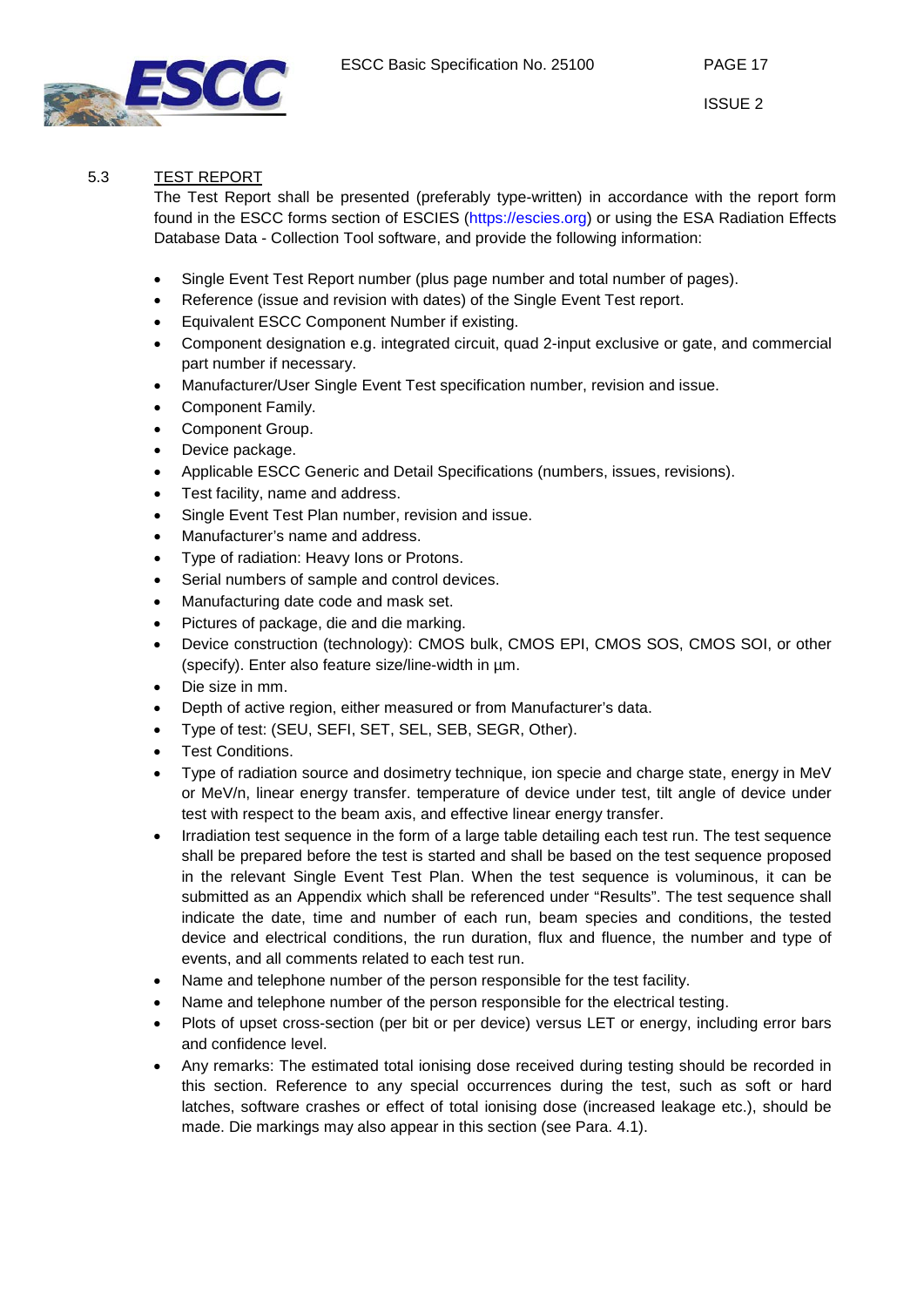

## **APPENDIX A**

## <span id="page-17-2"></span><span id="page-17-1"></span><span id="page-17-0"></span>**1 GUIDELINES FOR THE PERFORMANCE OF SEE TESTS**

## 1.1 TEST BOARD AND CABLING

[Figure 1](#page-18-1) shows a typical test board design which is suitable for use in the SEE Facility at Brookhaven National Laboratory (Long Island, US). The ESA Proton Irradiation Facility (PIF) at the Paul Scherrer Institute (Villigen, Switzerland), the ESA Heavy Ion Facility (HIF) at the University of Louvain la Neuve (Belgium) and the ESA Radiation Effects Facility (RADEF) at the University of Jyväskylä (Finland) are compatible with this test board example. ESA actively encourages the use of this standard board for any new facilities in Europe. However Users should check the compatibility of their test board for each used facility by consulting the facility web site or contact person.

Cabling is also facility specific but many accelerator facilities may require a significant length of cabling (in the region of 20 to 30 metres): this should be borne in mind when designing the test and monitoring system. Some facilities allow fairly close access (3 to 5 metres) to the vacuum chamber when using certain ions and for both heavy ions and protons. It is generally possible to have test and monitoring equipment installed close to the beam line but this has to be remotely operated over the longer distances mentioned earlier.

## <span id="page-17-3"></span>1.2 THE DESIGN OF A DEVICE TEST SYSTEM

The Test System is device specific; however, there are a number of general principles which apply. The basic operations required of a Test System are:

- (a) Device initialisation and function test.<br>(b) Device operation, dynamic or static, d
- Device operation, dynamic or static, during exposure.
- (c) Device latch-up protection, logging and re-initialisation.
- (d) Detection of all types of errors or failures, logging and rewriting of an affected part of the tested device, software and hardware re-initialisation, and power control.
- (e) Measurement and logging of the "duty cycle" (fraction of time the device is active and vulnerable to upset compared with the test time).
- (f) Logging of test time, count rates, fluence and beam diagnostics to be attached to the test data.

The following additional features enhance test throughput and flexibility:

- (a) Real time data processing, storage and retrieval.
- (b) Reconfiguration under software control, particularly for the testing of different memory organisations.
- (c) High operating speed and duty factor.
- (d) Real time device under test data display.
- (e) Data reduction while tests are in progress to allow test conditions to be modified depending on results achieved.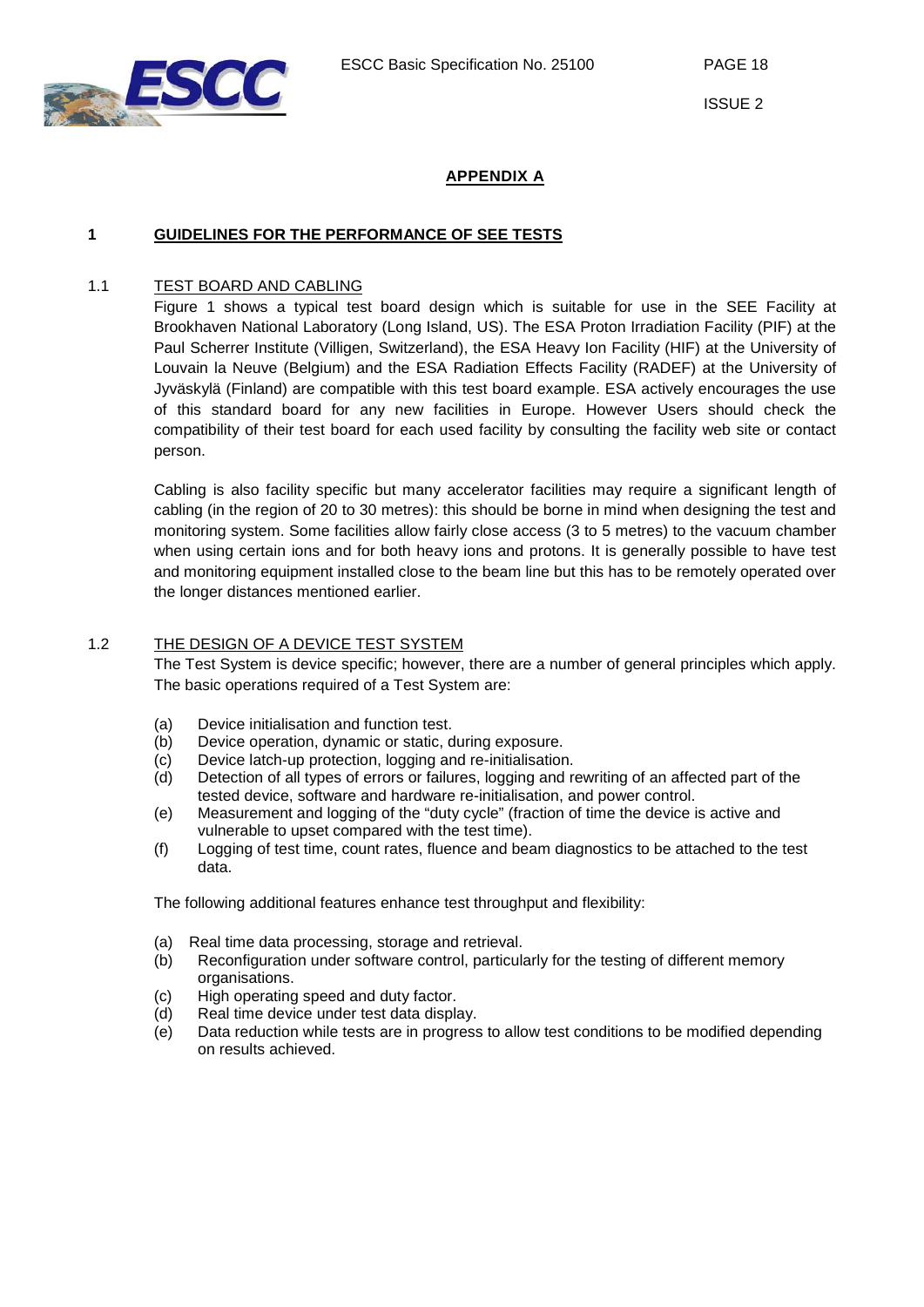

<span id="page-18-1"></span>

## <span id="page-18-0"></span>1.3 ALTERNATIVE SOURCES

Alternative sources do not meet the requirements for SEE testing and shall not be used in place of heavy ions or protons for SEE qualification. However they can be used before or after heavy ion or proton SEE tests to validate or check the test hardware and software, and to investigate the device relative hardness or specific failure modes as a function of device operations.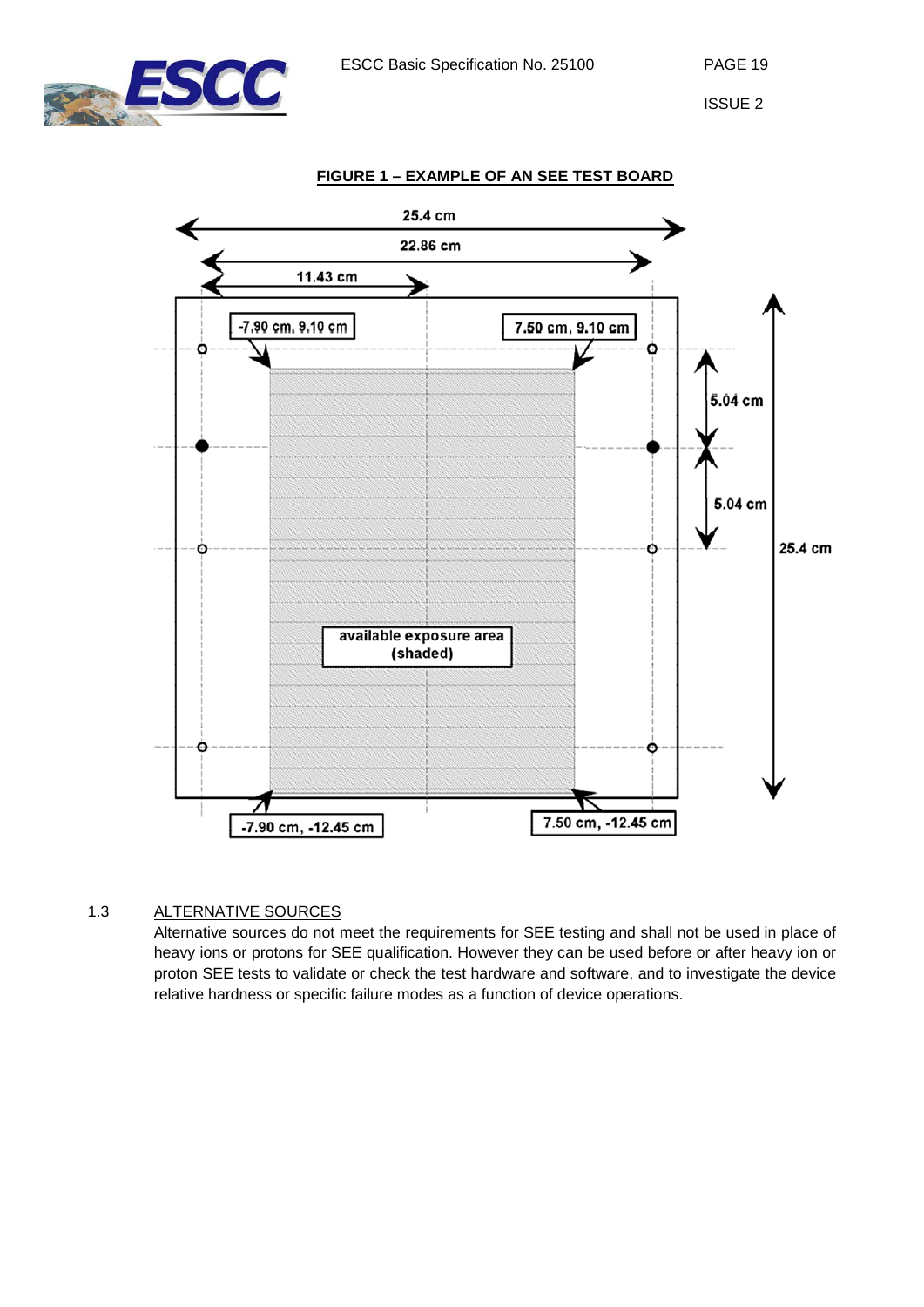ESCC Basic Specification No. 25100 PAGE 20



ISSUE 2

## <span id="page-19-0"></span>1.3.1 Radioactive Source Californium-252

Californium-252 is a fissionable, transuranic radionuclide which decays by alpha particle emission with a half-life of 2.72 years. Californium-252 also undergoes spontaneous fission with a half-life of 85 years. The source emits alpha particles, fission fragments and fast neutrons.

The fission fragments are used for SEE testing and these have a mean LET of 43MeV.cm<sup>2</sup>/mg (Si) with 95% of the particles having LETs between 41 and 45MeV.cm<sup>2</sup>/mg (Si). The mean range of the fission particles in silicon is 14.2μm.

The source shall have a nominal activity in the range 1 to 5μCi and be used under vacuum (better than 10 $3$  Torr) with the component de-lidded. If the vacuum chamber is a glass bell-jar, this shall be fitted with a safety shield and a light tight cover. Sufficient feed through connectors shall be provided for the monitoring of the device under test. The source shall be calibrated at least once a year using a charged particle detector and pulse height analyser. The flux shall be measured at different distances from the source and a calibration curve of flux/distance constructed.

## <span id="page-19-1"></span>1.3.2 Focused Pulsed Laser

Laser facilities are characterized by the light wavelength, pulse energy range, pulse duration and repetition rate. Localised charges are generated in the tested devices by single photon or two photon absorption. Most SEE laser facilities have also position controlled stages to investigate the position dependence of particular failure modes, such as latch-up, transients, SEFI, or rare events located in a small part of the device surface area. In case of dense metals in the device overlayers, back side laser irradiation is recommended.

## <span id="page-19-2"></span>1.3.3 Other Alternative Sources

Examples of alternative sources are:

- Neutrons (e.g. 14MeV neutrons)
- Alpha sources (e.g. Am-241, Th-232)

## <span id="page-19-3"></span>1.4 LITERATURE AND RADIATION DATABASE SEARCH

Before the SEE test, the technology shall be studied with a view to estimating its likely sensitivity to SEE. This may be done by searching databases such as the ESA Components Radiation Effects Database, the NASA GSFC and NASA JPL databases, as well as recent Nuclear and Space Radiation Effects Conference Proceedings published annually in the December issues of the IEEE Transactions on Nuclear Science, and the RADECS proceedings and the Radiation Data Workshops from NSREC and RADECS. Ideally, there may be data available on devices in the same technology from the same Manufacturer. If not, then some "generic" estimates can be made according to technology (CMOS Bulk, CMOS Epitaxial, SOS, GaAs etc.), feature sizes and junction depths. Possession of such data allows more efficient use of accelerator time in terms of setting initial fluxes, ion species and energies.

## <span id="page-19-4"></span>1.5 FACILITIES COMMONLY USED FOR SEE TESTING

A list of facilities for SEE testing is provided in the ESA Radiation Database section of ESCIES [\(https://escies.org\)](https://escies.org/).

SEE facilities are subject to change and it is the User's responsibility to verify that they still meet the requirements and needs of the specific test to be carried out.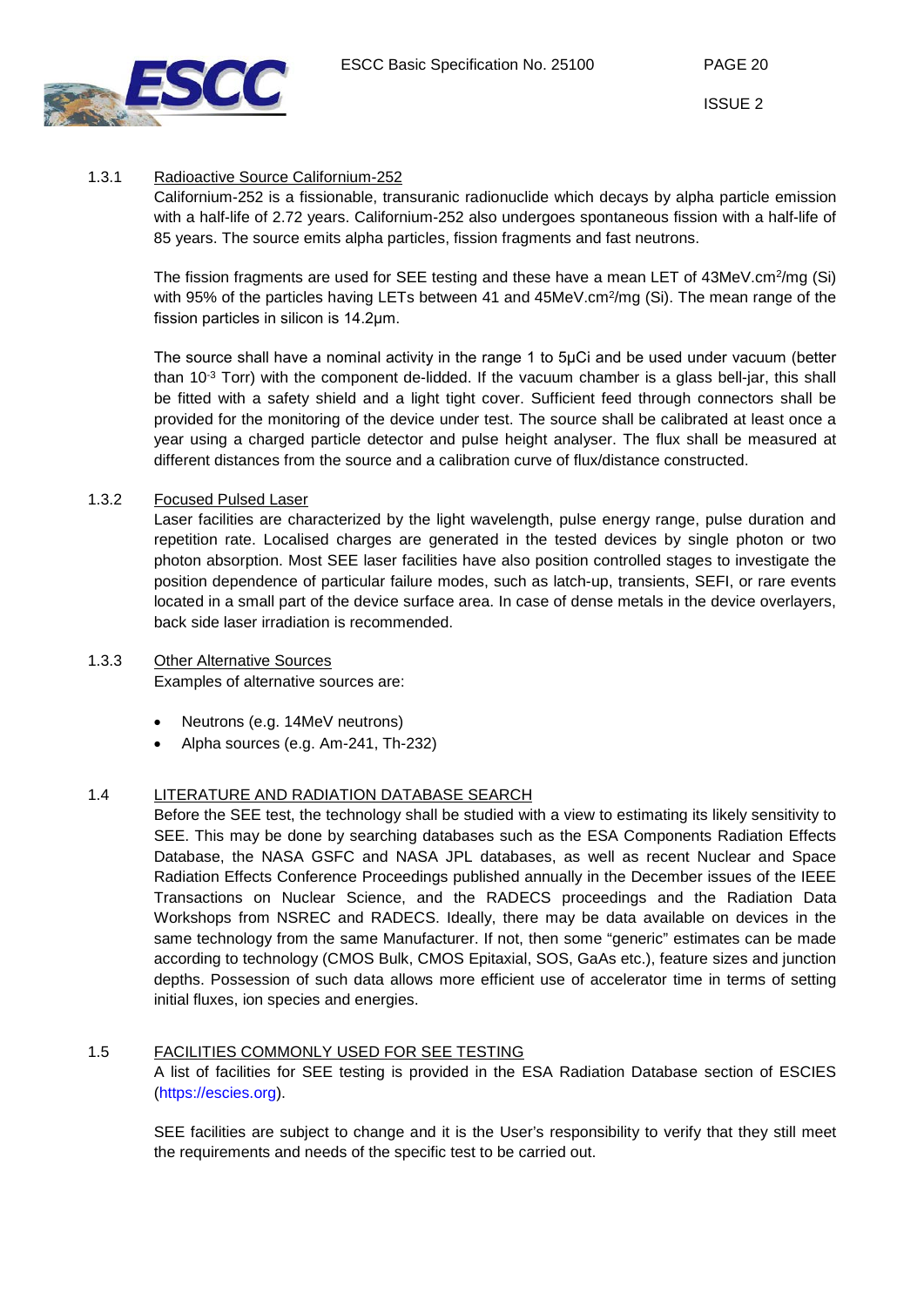

#### <span id="page-20-0"></span>1.6 SUGGESTED ERROR BAR FORMULA Knowing that the SEE cross-section  $\sigma$  is given by (Paragraph [4.2.7\)](#page-13-0):

σ = Nevents / F

where Nevents is the number of events and F the fluence,

the uncertainty on the cross-section is given by:

$$
\frac{\delta \sigma}{\sigma} \!=\! \sqrt{\left(\!\frac{\delta N_{events}}{N_{events}}\!\right)^2 + \,\left(\!\frac{\delta F}{F}\!\right)^2}
$$

which can also be written as:

$$
\delta \sigma \times F = \sqrt{(\delta N_{events})^2 + (N_{events} \times \frac{\delta F}{F})^2}
$$

- 1. The term δF/F is the uncertainty on the measured fluence (±10%, Paragraph [3.1.1\)](#page-8-2). The used value shall be reported.
- 2. The term δNevents is the variance on the measured number of events.

Assuming that SEE events are random, the probability of events follows a Poisson distribution. The variance on the number of events is calculated from the chi-square distribution for a given confidence level. Details of calculations can be found in JESD89. An example using Excel functions is given below as a function of the confidence level CL.

Lower limit of the confidence interval of N<sub>events</sub> ("Lower-N<sub>events</sub>"):

If no event ( $N_{events} = 0$ ), the lower limit Lower- $N_{events}$  is 0.

If  $N_{events} > 0$ , Lower- $N_{events} = 0.5$ \*CHISQ.INV((1-CL)/2, 2 $xN_{events}$ )

where CHISQ.INV returns the inverse of the left-tailed probability of the chi-squared distribution.

Upper limit of the confidence interval of Nevents ("Upper-Nevents"):

For all cases (Nevents  $\geq$  0), the upper limit is:

Upper-Nevents =  $0.5$ \*CHISQ.INV.RT $((1$ -CL $)/2$ ,  $2 \times (N_{events}+1))$ 

where CHISQ.INV.RT returns the inverse of the right-tailed probability of the chi-squared distribution.

Note that in the case of no event (Nevents = 0), the upper limit depends on the confidence level. For example, for a confidence level CL of 95%, the upper limit is 3.7.

When reporting SEE results, a confidence level CL of 95% shall preferably be used. The CL value shall be reported. The table below details an example of the calculation of error bars, assuming a fluence uncertainty of ±10% and a confidence level of 95%.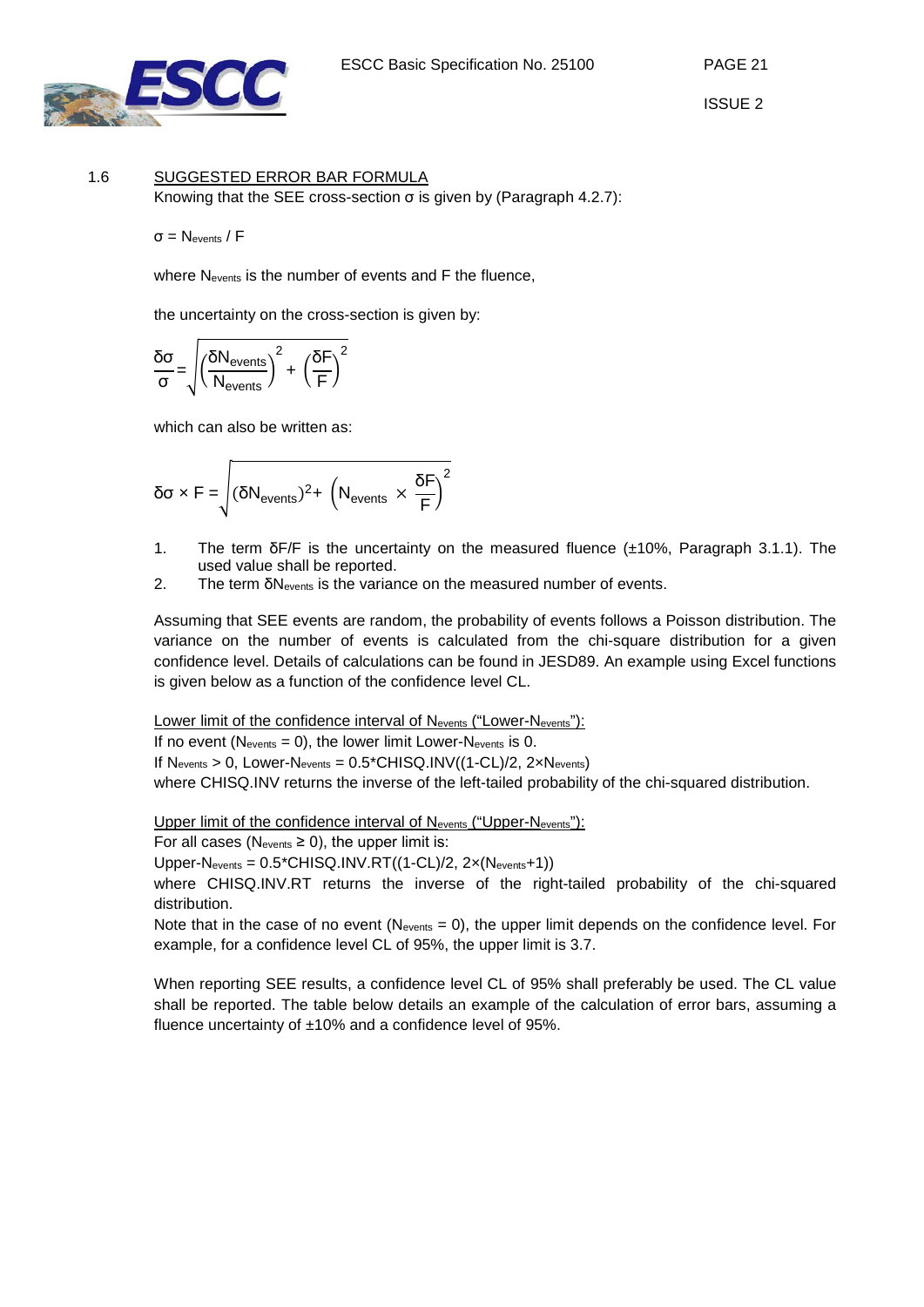

#### **TABLE 1 – CALCULATION OF ERROR BARS FOR 95% CONFIDENCE LEVEL AND 10% FLUENCE UNCERTAINTY**

| Nevents        | Nevents |       |                  | $\delta N_{events}$ | δσ × F |       | $\sigma \times F$ |       |
|----------------|---------|-------|------------------|---------------------|--------|-------|-------------------|-------|
|                | Lower   | Upper | Lower            | Upper               | Lower  | Upper | Lower             | Upper |
| 0              | 0       | 3.69  | $\boldsymbol{0}$ | 3.69                | 0      | 3.69  | 0                 | 3.69  |
| 1              | 0.025   | 5.57  | 0.975            | 4.57                | 0.980  | 4.57  | 0.020             | 5.57  |
| $\overline{2}$ | 0.24    | 7.22  | 1.76             | 5.22                | 1.77   | 5.23  | 0.23              | 7.23  |
| 3              | 0.62    | 8.77  | 2.38             | 5.77                | 2.40   | 5.78  | 0.60              | 8.78  |
| 4              | 1.09    | 10.2  | 2.91             | 6.24                | 2.94   | 6.25  | 1.06              | 10.3  |
| 5              | 1.62    | 11.7  | 3.38             | 6.67                | 3.41   | 6.69  | 1.59              | 11.7  |
| 6              | 2.20    | 13.1  | 3.80             | 7.06                | 3.85   | 7.08  | 2.15              | 13.1  |
| $\overline{7}$ | 2.81    | 14.4  | 4.19             | 7.42                | 4.24   | 7.46  | 2.76              | 14.5  |
| 8              | 3.45    | 15.8  | 4.55             | 7.76                | 4.62   | 7.80  | 3.38              | 15.8  |
| 9              | 4.12    | 17.1  | 4.88             | 8.08                | 4.97   | 8.13  | 4.03              | 17.1  |
| 10             | 4.80    | 18.4  | 5.20             | 8.39                | 5.30   | 8.45  | 4.70              | 18.4  |
| 20             | 12.2    | 30.9  | 7.78             | 10.9                | 8.04   | 11.1  | 12.0              | 31.1  |
| 30             | 20.2    | 42.8  | 9.76             | 12.8                | 10.2   | 13.2  | 19.8              | 43.2  |
| 40             | 28.6    | 54.5  | 11.4             | 14.5                | 12.1   | 15.0  | 27.9              | 55.0  |
| 50             | 37.1    | 65.9  | 12.9             | 15.9                | 13.8   | 16.7  | 36.2              | 66.7  |
| 60             | 45.8    | 77.2  | 14.2             | 17.2                | 15.4   | 18.2  | 44.6              | 78.2  |
| 70             | 54.6    | 88.4  | 15.4             | 18.4                | 16.9   | 19.7  | 53.1              | 89.7  |
| 80             | 63.4    | 99.6  | 16.6             | 19.6                | 18.4   | 21.1  | 61.6              | 101   |
| 90             | 72.4    | 111   | 17.6             | 20.6                | 19.8   | 22.5  | 70.2              | 113   |
| 100            | 81.4    | 122   | 18.6             | 21.6                | 21.1   | 23.8  | 78.9              | 124   |
| 200            | 173     | 230   | 26.8             | 29.7                | 33.4   | 35.8  | 167               | 236   |
| 300            | 267     | 336   | 33.0             | 35.9                | 44.6   | 46.8  | 255               | 347   |
| 400            | 362     | 441   | 38.2             | 41.2                | 55.3   | 57.4  | 345               | 457   |
| 500            | 457     | 546   | 42.9             | 45.8                | 66     | 68    | 434               | 568   |
| 600            | 553     | 650   | 47.1             | 50.0                | 76     | 78    | 524               | 678   |
| 700            | 649     | 754   | 50.9             | 53.8                | 87     | 88    | 613               | 788   |
| 800            | 746     | 857   | 54.5             | 57.4                | 97     | 98    | 703               | 898   |
| 900            | 842     | 961   | 57.8             | 60.8                | 107    | 109   | 793               | 1009  |
| 1000           | 939     | 1064  | 61.0             | 64.0                | 117    | 119   | 883               | 1119  |
| 2000           | 1913    | 2090  | 86.7             | 89.6                | 218    | 219   | 1782              | 2219  |
| 3000           | 2894    | 3109  | 106              | 109                 | 318    | 319   | 2682              | 3319  |
| 4000           | 3877    | 4126  | 123              | 126                 | 418    | 419   | 3582              | 4419  |
| 5000           | 4862    | 5141  | 138              | 141                 | 519    | 519   | 4481              | 5519  |
| 6000           | 5849    | 6154  | 151              | 154                 | 619    | 619   | 5381              | 6619  |
| 7000           | 6837    | 7166  | 163              | 166                 | 719    | 719   | 6281              | 7719  |
| 8000           | 7826    | 8177  | 174              | 177                 | 819    | 819   | 7181              | 8819  |
| 9000           | 8815    | 9188  | 185              | 188                 | 919    | 919   | 8081              | 9919  |
| 10000          | 9805    | 10198 | 195              | 198                 | 1019   | 1019  | 8981              | 11019 |